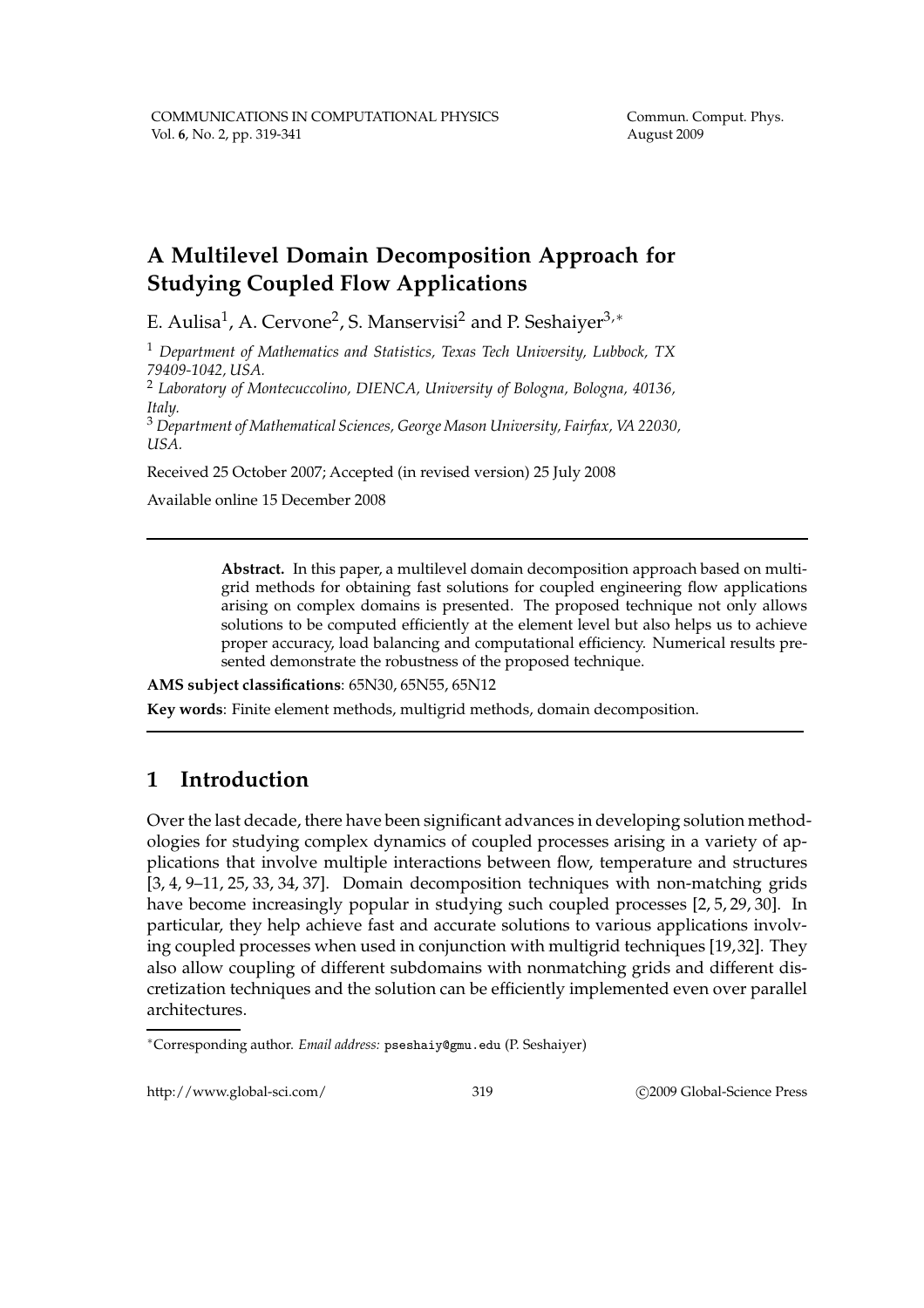The purpose of this paper is to introduce a flexible domain decomposition approach that involves multigrid algorithm that will be used to study different engineering applications that involve flow mechanics. The first two applications involve flows through a channel with square cavities. The third and the fourth applications involve interaction between flow and large deforming structures.

### **2 Model and governing equations**

We denote by *H<sup>s</sup>* (*O*), *s*∈ℜ, the standard Sobolev space of order *s* with respect to the set *O*, which is either the flow domain  $Ω$ , or its boundary Γ, or part of its boundary. Hence, we associate with  $H^m(O)$ , its natural norm  $\lVert \cdot \rVert_{m,O}$ . For  $1 \leq p < \infty$ , the Sobolev space  $W^{m,p}(O)$ is defined as the closure of  $C^{\infty}(O)$  in the norm

$$
||f||_{W^{m,p}(O)}^p = \sum_{|\alpha| \leq m} \int_O \left| \left( \frac{\partial}{\partial x} \right)^{\alpha} f(x) \right|^p dx.
$$

The closure of *C* ∞  $\int_0^\infty$ (*O*) under the norm  $\|\cdot\|_{W^{m,p}(O)}$  will be denoted by  $W^{m,p}_0$  $\binom{m,p}{0}$ . Whenever possible, we will neglect the domain label in the norm.

For vector-valued functions and spaces, we use boldface notation. For example,  $\mathbf{H}^s(\Omega) = [H^s(\Omega)]^n$  denotes the space of  $\Re^n$ -valued functions such that each component belongs to  $H^s(\Omega)$ . Also we denote the space of square integrable functions having zero mean over  $\Omega$  by  $L^2_0(\Omega)$  and the space of solenoidal functions

$$
\mathbf{V}(\Omega) = \{u \in \mathbf{H}^1(\Omega) \,|\, \nabla \cdot u = 0\}.
$$

For  $\Gamma_1 \subset \Gamma$  with non-zero measure, we also consider the subspace

$$
\mathbf{H}^1_{\Gamma_1}(\Omega)\!=\!\{v\!\in\!\mathbf{H}^1(\Omega)\,|\,v\!=\!\vec{0}\quad\text{on }\Gamma_1\}.
$$

Also, we denote  $\mathbf{H}_0^1(\Omega) = \mathbf{H}_\Gamma^1(\Omega)$ . For any  $v \in \mathbf{H}^1(\Omega)$ , we write  $\|\nabla v\|$  for the semi-norm. Let  $(\mathbf{H}^1_{\Gamma_1})^*$  denote the dual space of  $\mathbf{H}^1_{\Gamma_1}$ . Note that  $(\mathbf{H}^1_{\Gamma_1})^*$  is a subspace of  $\mathbf{H}^{-1}(\Omega)$ , where the latter is the dual space of  $\textbf{H}_{0}^{1}(\Omega)$ . The duality pairing between  $\textbf{H}^{-1}(\Omega)$  and  $\textbf{H}_{0}^{1}(\Omega)$  is denoted by  $\langle \cdot, \cdot \rangle$ .

Let *g* be an element of  $\mathbf{H}^{1/2}(\Gamma)$ . It is well known that  $\mathbf{H}^{1/2}(\Gamma)$  is a Hilbert space with norm

$$
\|g\|_{\frac{1}{2},\Gamma} \!=\! \inf_{v\in \mathbf{H}^1(\Omega); \gamma_\Gamma v = g} \|v\|_1,
$$

where  $\gamma_{\Gamma}$  denotes the trace mapping  $\gamma_{\Gamma} \colon$   $H^1(\Omega)$   $\to$   $H^{1/2}(\Gamma)$ . We let  $(H^{1/2}(\Gamma))^*$  denote the dual space of  $\mathbf{H}^{1/2}(\Gamma)$  and  $\langle \cdot, \cdot \rangle_{\Gamma}$  denote the duality pairing between  $(\mathbf{H}^{1/2}(\Gamma))^*$  and  $\mathbf{H}^{1/2}(\Gamma)$ .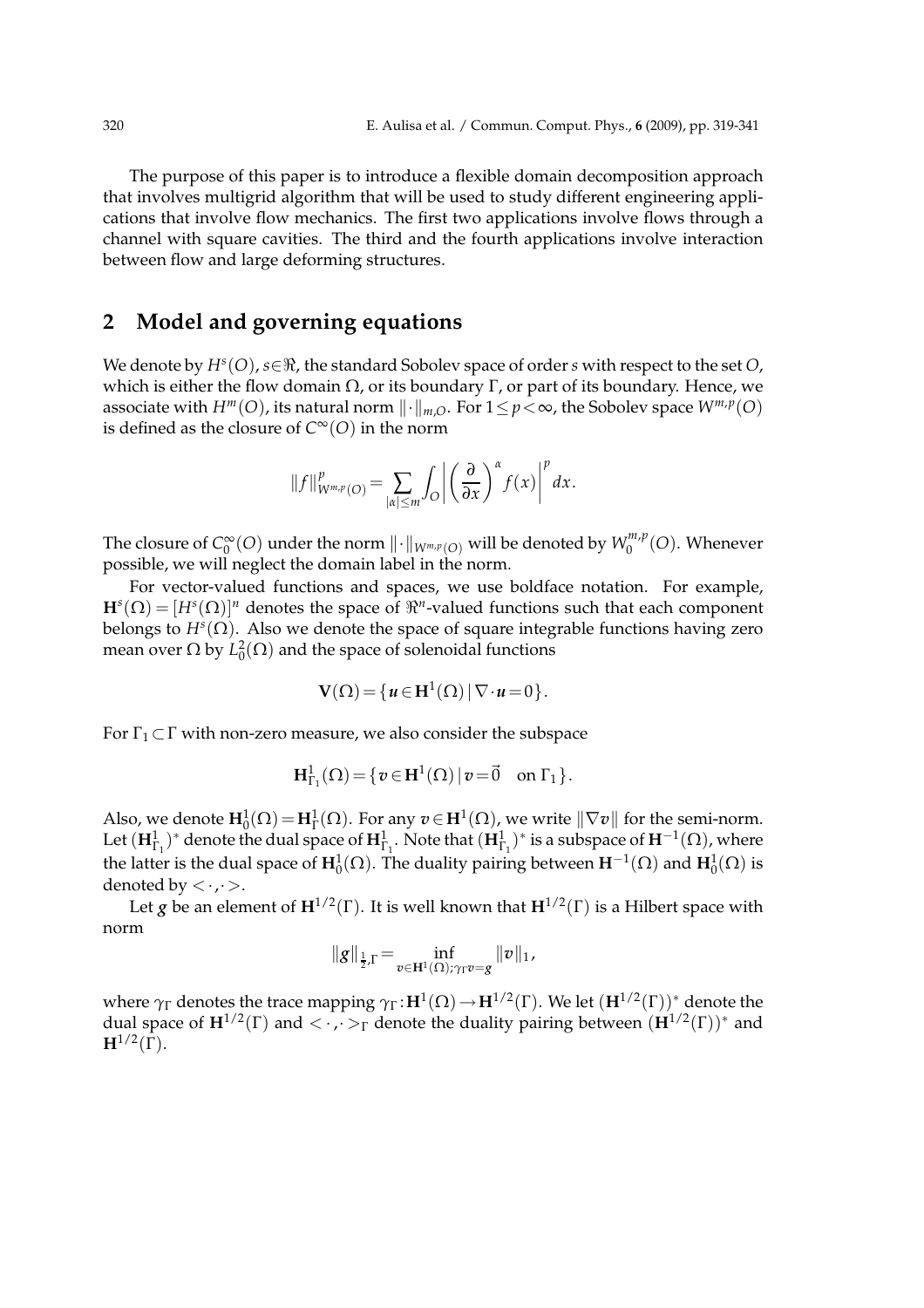### **2.1 Model problem and variational formulation**

Let us consider the time-dependent Navier-Stokes problem describing the flow of a fluid in a region  $\Omega \in \mathbb{R}^2$  given by:

$$
\rho \frac{\partial u}{\partial t} - \mu \Delta u + (u \cdot \nabla) u + \nabla p = f \quad \text{in} \quad \Omega \times (0, T), \tag{2.1}
$$

$$
\nabla \cdot \mathbf{u} = 0 \quad \text{in} \quad \Omega \times (0, T), \tag{2.2}
$$

$$
u = g \quad \text{on} \quad \Gamma_1 = \partial \Omega \times (0, T), \tag{2.3}
$$

where  $\rho$  and  $\mu$  are the density and the viscosity,  $f$  is the body force and  $g$  is the prescribed imposed velocity over  $\Gamma_1$  satisfying the compatibility condition.

Let  $f \in H^{-1}(\Omega)$  and  $g \in H^{1/2}(\Gamma_1)$ . Then the velocity, the pressure and the stress vector fields  $(u, p, \tau) \in H^1(\Omega) \times L^2(\Omega) \times H^{-1/2}(\Gamma)$  satisfy the weak variational form of the unsteady incompressible Navier-Stokes equations given by

$$
\langle \rho \frac{\partial u}{\partial t}, v \rangle + a(u, v) + c(u, u, v) + b(v, p) + \langle \tau, v \rangle_{\Gamma} = \langle f, v \rangle, \tag{2.4}
$$

$$
b(u,r) = 0,\t\t(2.5)
$$

$$
\langle u,s\rangle_{\Gamma_1} = \langle g,s\rangle_{\Gamma_1} \tag{2.6}
$$

for all  $(\boldsymbol{v},r,s) \in \mathbf{H}^1(\Omega) \times L^2(\Omega) \times \mathbf{H}^{-1/2}(\Gamma_1)$ . Here the continuous bilinear forms are defined as

$$
a(\mathbf{u}, \mathbf{v}) = 2\mu \int_{\Omega} D(\mathbf{u}): D(\mathbf{v}) d\mathbf{x} \qquad \forall \mathbf{u}, \mathbf{v} \in \mathbf{H}^{1}(\Omega),
$$
 (2.7)

$$
b(v,r) = -\int_{\Omega} r \nabla \cdot v \, dx \qquad \forall r \in L^{2}(\Omega), \forall v \in \mathbf{H}^{1}(\Omega), \tag{2.8}
$$

and the trilinear form

$$
c(\boldsymbol{w};\boldsymbol{u},\boldsymbol{v}) = \rho \int_{\Omega} (\boldsymbol{w} \cdot \nabla) \boldsymbol{u} \cdot \boldsymbol{v} d\boldsymbol{x} = \sum_{i,j=1}^{2} \rho \int_{\Omega} w_j \left( \frac{\partial u_i}{\partial x_j} \right) v_i d\boldsymbol{x} \quad \forall \boldsymbol{w}, \boldsymbol{u}, \boldsymbol{v} \in \mathbf{H}^1(\Omega). \tag{2.9}
$$

For details concerning the function spaces, the bilinear and the trilinear forms and their properties, one may consult [18, 35]. In system (2.4)-(2.6),

$$
\tau = -\mu \nabla \mathbf{u} \cdot \mathbf{n} + p \mathbf{n} \in \mathbf{H}^{-1/2}(\Gamma)
$$

is the stress vector. In domain decomposition methods, its computation across different subdomains is an important issue. The interested reader can consult [18] and citations therein. Existence and uniqueness results for solutions of the above system are well known; see, e.g., [15–17].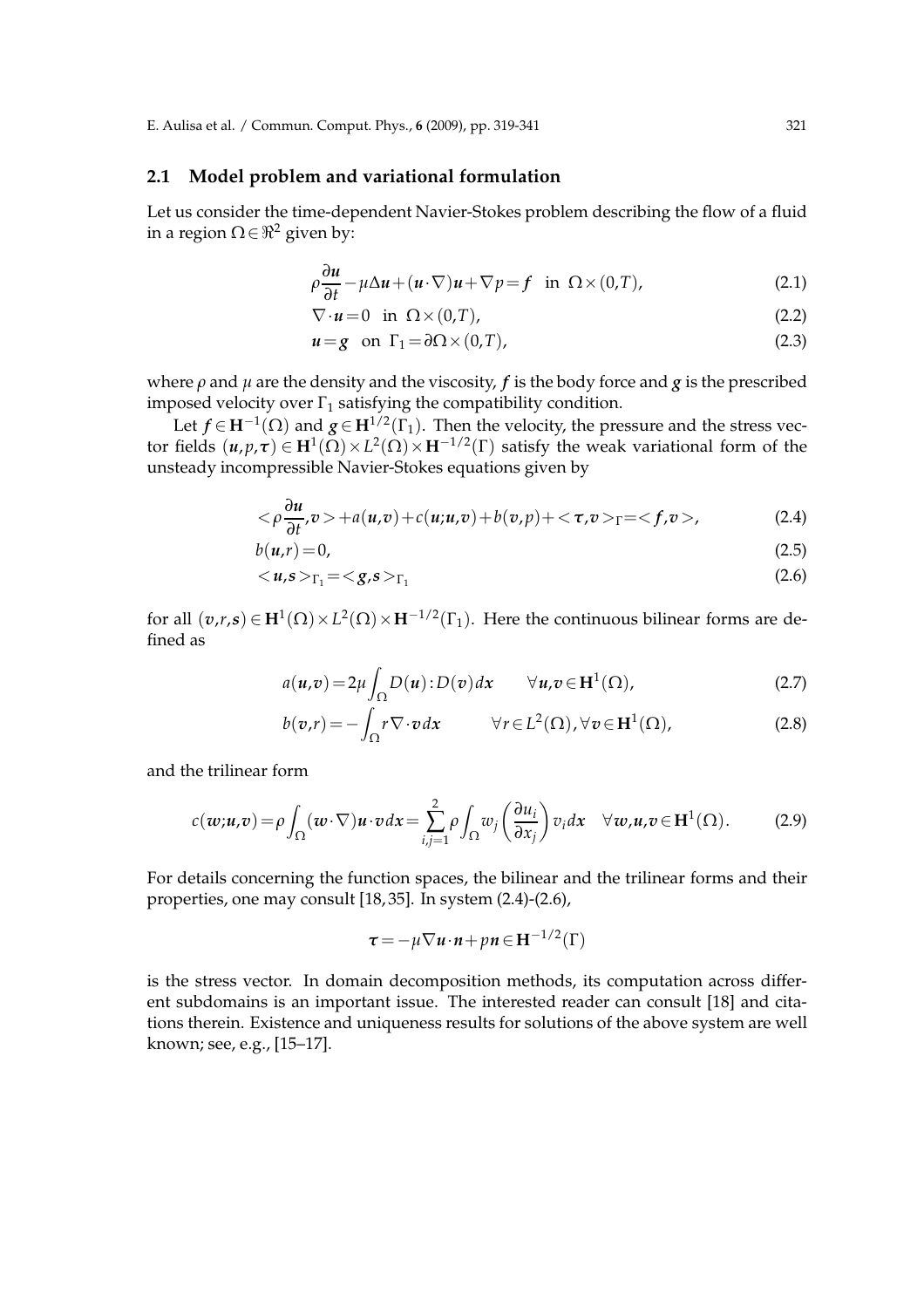### **2.2 Non-conforming domain decomposition**

Let the fluid domain  $\Omega$  be partitioned into  $m$  non-overlapping sub-domains  $\{\Omega^i\}_{i=1}^m$  such that the closure of the union of  $\Omega_i$  is equivalent to the closure of  $\Omega$ . Note that the presentation in the paper is in two dimensions and one can extend this to three dimensions which will be considered in a forthcoming paper. Hence we consider *∂*Ω*i*∩*∂*Ω*<sup>j</sup>* (*i* 6= *j*) to be either empty, a vertex, or a collection of edges of Ω*<sup>i</sup>* and Ω*<sup>j</sup>* . In the latter case, we denote this interface by Γ *ij* which consists of individual common edges from Ω*<sup>i</sup>* and Ω*<sup>j</sup>* . The velocity, the pressure and the stress field  $(u^i, p^i, \tau^{ij}) \in H^1(\Omega^i) \times L^2(\Omega^i) \times H^{-1/2}(\Gamma^{ij})$ satisfy

$$
\langle \rho \frac{\partial u^i}{\partial t}, v^i \rangle + a(u^i, v^i) + c(u^i; u^i, v^i) + b(v^i, p^i) + \langle \tau^{ij}, v^i \rangle_{\Gamma^{ij}} = \langle f, v^i \rangle, \tag{2.10}
$$

$$
b(u^i, r^i) = 0,\tag{2.11}
$$

$$
\langle u^i, s^i \rangle_{\Gamma_1^i} = \langle g, s^i \rangle_{\Gamma_1^i}, \tag{2.12}
$$

$$
\langle u^i - u^j, s^{ij} \rangle_{\Gamma^{ij}} = 0 \tag{2.13}
$$

for all  $v^i \in H^1(\Omega^i)$ ,  $r^i \in L^2(\Omega_i)$ ,  $s^i \in H^{-1/2}(\Gamma_1^i)$  and  $s^{ij} \in H^{-1/2}(\Gamma^{ij})$ , for  $i = 1, 2, \cdots, m$ . Here  $\Gamma_1^i$ is  $\Gamma \cap \bar{\Omega}_i$  and the stress on the main boundary  $\Gamma$  is set to be equal to zero where Dirichlet boundary conditions are not imposed. Note that in the continuous case, on the boundary  $\Gamma^{ij}$ , the velocity vectors,  $u^i$  and  $\overline{u^j}$ , and the stress vectors  $\tau^{ij}$  and  $\tau^{ji}$  are in the same spaces, **H**1/2(Γ *ij*) and **H**−1/2(Γ *ij*) respectively, namely

$$
u^i = u^j
$$
 and  $\tau^{ij} = -\tau^{ji}$ ,

where the equivalences are in the strong form. Also we remark that the computation of *τ ij* ∈ **H**−1/2(Γ *ij*) cannot be in general accurate, especially at corners or singular points, due to its poor regularity. However it is possible to compute *τ ij* from *u <sup>i</sup>* by using the concept of extended function and extended domain. The reader interested in the numerical computation of the stress vector can refer to [14]. In order to facilitate the computation of the stress at the boundary or mesh interfaces we introduce the extended domain  $\hat{\Omega}^i$  of  $\Omega^i$  as  $\Omega\!=\!\hat{\Omega}^i.$  The solution  $\pmb{u}^i$  over the domain  $\Omega^i$  can be extended by using the standard theory [17]. In the rest of the paper we write  $u^i$  to denote the function over  $\Omega^i$  and  $\hat{u}^i$  its extension to  $Ω$ . The stress  $τ^{ij}$  can then be computed via,

$$
\langle \tau^{ij}, \hat{v}^i \rangle_{\Gamma^{ij}} = -\langle \frac{\partial \hat{u}^i}{\partial t}, \hat{v}^i \rangle - a(\hat{u}^i, \hat{v}^i) - c(\hat{u}^i, \hat{u}^i, \hat{v}^i) - b(\hat{v}^i, \hat{p}^i) + \langle f, \hat{v}^i \rangle \tag{2.14}
$$

for all  $\widehat{v}^i \in H^1_{\Gamma_1}(\Omega - \Omega^i)$  which also yields an expression for computing the lagrange multipliers *τ ij* .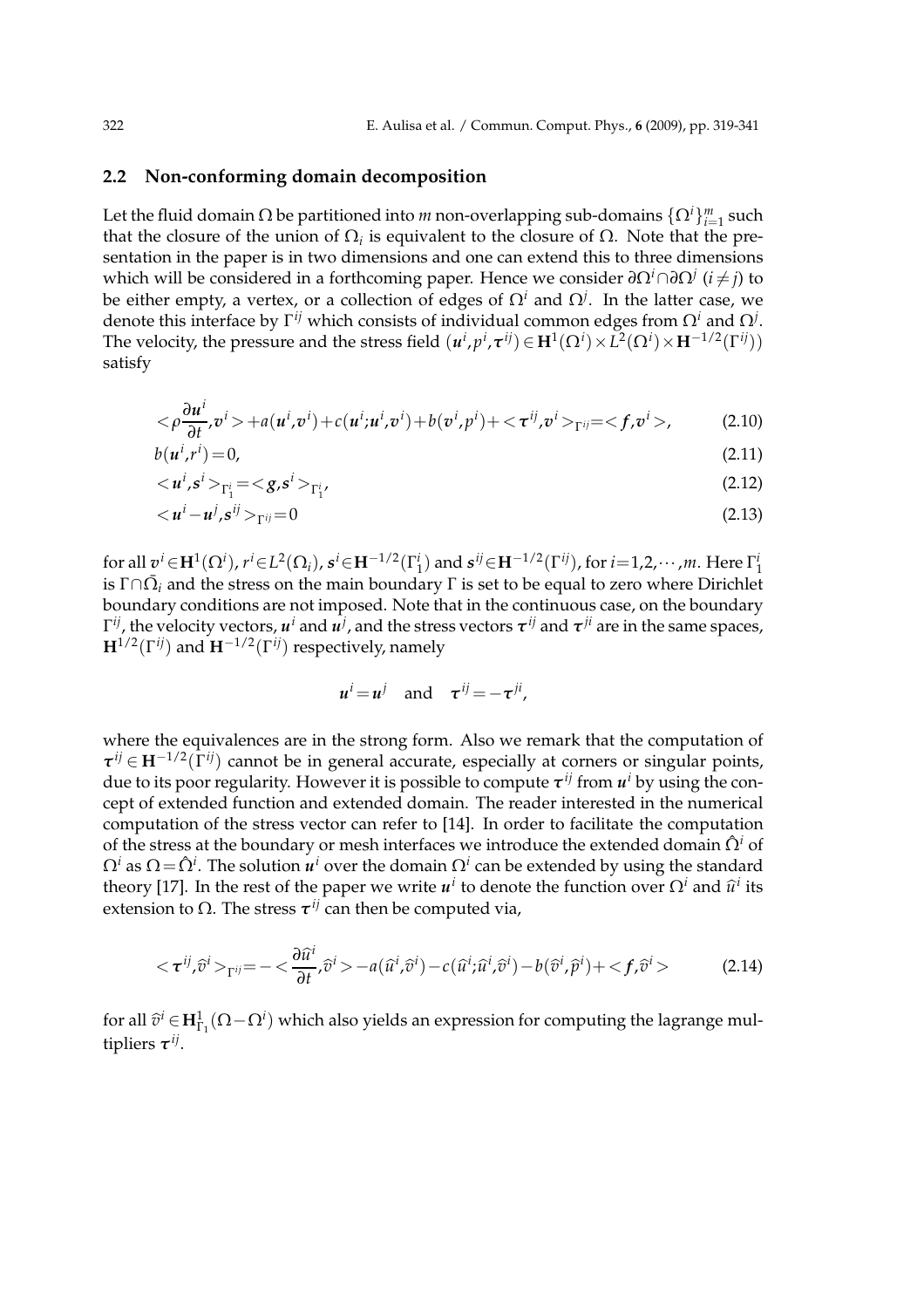### **3 Finite element discretization**

#### **3.1 The multilevel domain decomposition**

Let us introduce a finite element discretization in each subdomain  $\Omega^i$  through the mesh parameter *h* which tends to zero. We consider our discretized domain Ω*<sup>h</sup>* to be partitioned into *m* non-overlapping polygonal subdomains  $\Omega_h^i$ . Now, by starting at the multigrid coarse level  $l_0$ , we subdivide  $\Omega^i_h$  and consequently  $\Omega_h$  into triangles or rectangles by unstructured families of meshes  $T_h^{i,l_0}$  $h_h^{t,t_0}$ . At this coarse level  $l_0$ , as at the generic multigrid level *l*, the triangulation over all  $\Omega_h^i$  are dependent and satisfy finite element compatibility constraints along the interfaces Γ *ij*  $h_h^{\prime}$ . Based on the simple element midpoint refinement, different multigrid levels can be built to reach a complete unstructured mesh  $T_h^{i,l}$  $h$ <sup> $u$ </sup> of finite elements over the entire domain  $\Omega_h$  at the top finest multigrid level  $n_t$ . Let the maximum size of the triangulation of the multigrid level *l* be *h<sup>l</sup>* . For details on multigrid levels and their construction one may consult [6, 27, 36]. Now we have complete unstructured meshes at each multigrid level in a standard finite element fashion with compatibility enforced across all the element interfaces built over midpoints refinements. Over every macro domain  $\Omega^i_h$  the Navier-Stokes equation can be solved over a different level  $l_i$  generating a solution mesh over Ω*<sup>h</sup>* consisting of different meshes over each subdomain. Let us denote  $\Omega^i_{h_{l_i}}$  to be the subdomain *i* where the solution will be computed at the finest multigrid level  $l_i$ , with  $h_{l_i}$  denoting the maximum size of the triangulation of subdomain. It should be noted that the multigrid levels at which the solution is computed over individual subdomains  $\Omega_h^i$  and  $\Omega_h^j$  maybe different from each other, with no compatibility enforced across the interface  $\Gamma_h^{ij}$ *h* .

The recursive generation of finer grid levels may be used to generate an appropriate mesh discretization in the boundary layers subdomains, where generally a finer mesh is needed. This can be achieved with a correct/smart choice of the coarse level triangulation and eventually with midpoint refinement made only in preferential direction: perpendicular to the boundary.

Finite element approximation spaces can be generated regularly, as function of the characteristics length *h<sup>l</sup>* over each multigrid level *l* resulting in different approximation spaces over the solution mesh  $\Omega_h^i$ . Note that on the solution mesh, we compute the velocity field  $u_h^i$  at the level *l* over  $\Omega_{h_l}^i$  but, the extended function  $\hat{u}_h^i$  is defined over all  $\Omega_h.$  There maybe parts of the domain where the solution is not computed at the top level but a projection operator from the coarser level can always be used to approximate the solution over the extended domain  $\Omega_h$  and therefore an approximation to the extended function  $\hat{u}_h^i$  is always available. This extended function has the same value at those nodes in the coarser mesh that are included in the finest mesh. This is always the case if the different levels are generated by successive midpoint refinements.

Let us choose the families of finite-dimensional spaces  $X_{h_l} \subset H^1(\Omega)$  and  $S_{h_l} \subset L^2_0(\Omega)$ . We make the following assumptions on  $\mathbf{X}_{h_l}$  and  $S_{h_l}$  for the extended functions defined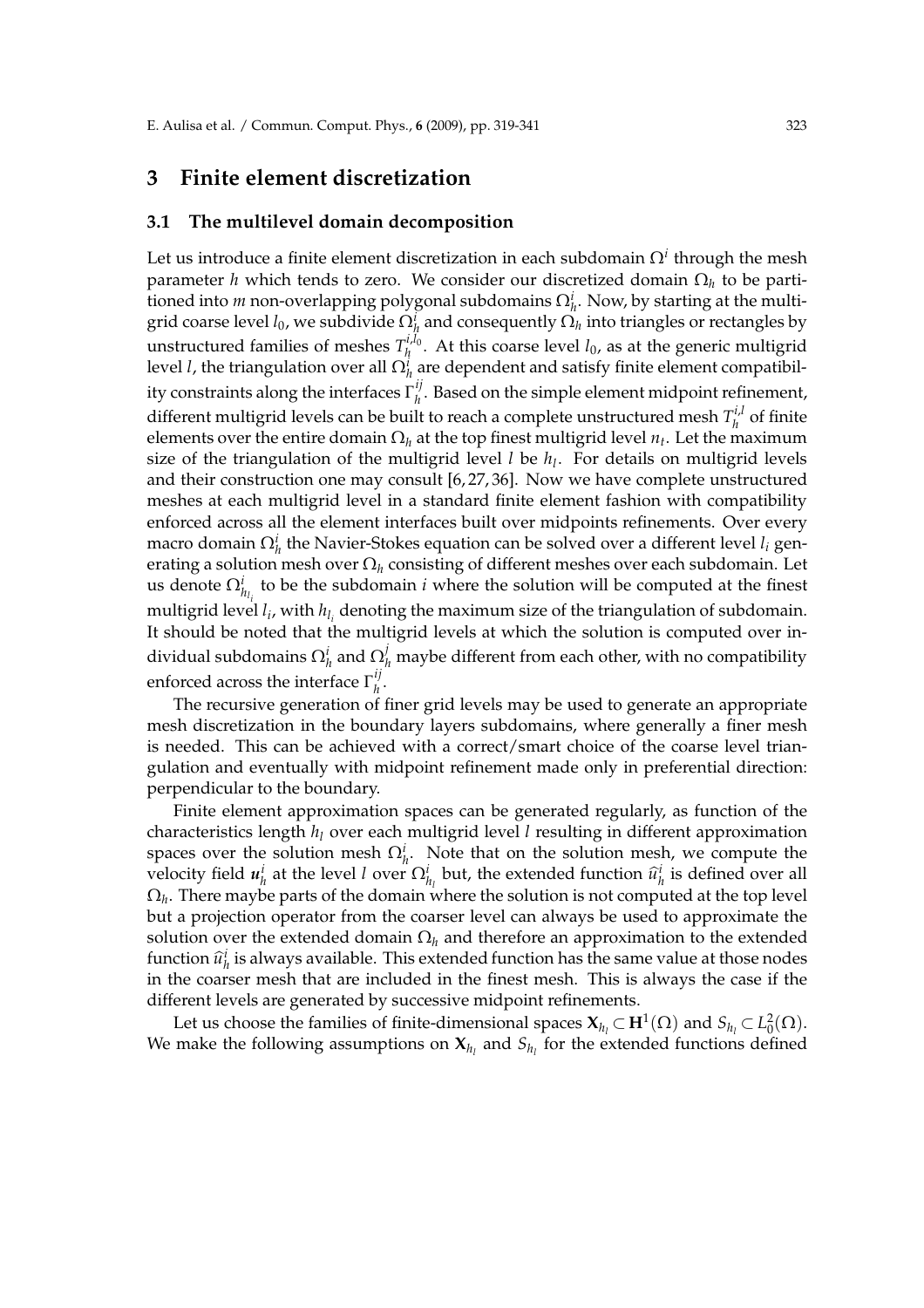over Ω*<sup>h</sup>* (see, e.g., [16]):

(a) *Approximation hypotheses:* For each multigrid level *l* there exists an integer  $l_1$  and a constant C, independent of  $h_l$ , $\widehat{u}$  and  $p$ , such that

$$
\inf_{\hat{u}_{h_l} \in \mathbf{X}_{h_l}} ||\mathbf{u} - \hat{u}_{h_l}||_1 \leq Ch_l^k ||\mathbf{u}||_{k+1} \quad \forall \mathbf{u} \in \mathbf{H}^{k+1}(\Omega) \cap \mathbf{H}_0^1(\Omega), \ 1 \leq k \leq l_1,
$$
\n
$$
\inf_{\hat{p}_{h_l} \in S_{h_l}} ||p - \hat{p}_{h_l}|| \leq Ch_l^k ||p||_k \quad \forall p \in H^k(\Omega) \cap L_0^2(\Omega), \ 1 \leq k \leq l_1;
$$

(b) *Inf-sup or LBB condition:* There exists a constant *C* ′ , independent of *h<sup>l</sup>* , such that

$$
\inf_{0\neq \widehat{q}_{h_l}\in S_{h_l}}\sup_{0\neq \widehat{u}_{h_l}\in \mathbf{X}_{h_l}}\frac{\displaystyle\int_{\Omega}\widehat{q}_{h_l}\nabla\cdot \widehat{u}_{h_l}d\mathbf{x}}{\|\widehat{u}_{h_l}\|_1\|\widehat{q}_{h_l}\|_0}\geq C'>0
$$

for all multigrid levels  $l \leq n_t$ . This condition assures the stability of the Navier-Stokes discrete solutions.

(c) Let  $P_{h_l} = X_{h_l}|_{\partial \Omega}$ , i.e.,  $P_{h_l}$  consists of all the restrictions of functions belonging to  $X_{h_l}$ to the boundary Γ. For the subspaces  $P_{h_l} = X_{h_l}|_{\Gamma}$ , we assume the approximation property: For each multigrid level *l* there exists an integer *l*<sup>1</sup> and a constant *C*, independent of *s* such that

$$
\inf_{0 \neq s_{h_l} \in \mathbf{P}_{h_l}} ||s - s_{h_l}||_{-\frac{1}{2},\Gamma} \leq Ch_l^k ||s||_{k-\frac{1}{2}} \quad \forall s \in H^{k-\frac{1}{2}}(\Gamma), \ \ 1 \leq k \leq l_1.
$$

See [14, 16] for details concerning the approximation on the boundary. With these hypotheses we can build regular conforming approximations over each grid while the approximate solution belongs to  $\mathbf{X}_{h_l}$  corresponding to the subdomain  $\Omega^i_{h_l}.$ 

The multilevel domain decomposition problem over the domains  $\Omega_h^i$  ( $i = 1, 2, \cdots, m$ ) solved on the level  $l_i$  surrounded by the domains  $\Omega_h^j$  with  $j \in I_i$  ( $l_i$  being the set of the neighboring regions of *i*) can be obtained by discretizing (2.10)-(2.13). Given *f* ∈ **L** 2 (Ω) and *g* ∈ **H**1/2(Γ), employing an implicit Euler time discretization with time step ∆*t*, our problem then becomes the following:

 $\operatorname{Find}$   $(u_{h_{l_i},n}^i, p_{h_{l_i},n}^i, \tau_h^{ij})$  $\mathbf{X}_{h_{l_i}}(\Omega_h^i) \times S_{h_{l_i}}(\Omega_h^i) \times \mathbf{P}_{h_{l_i}}(\Gamma_h^{ij})$  $h_h^{(l)}$ ) satisfying the weak form of the Navier-Stokes equations

$$
\frac{1}{\Delta t} < \boldsymbol{u}_{h_{l_i},n'}^i \boldsymbol{v}_{h_{l_i}}^i > + a(\boldsymbol{u}_{h_{l_i},n'}^i \boldsymbol{v}_{h_{l_i}}^i) + c(\boldsymbol{u}_{h_{l_i},n}^i \boldsymbol{u}_{h_{l_i},n}^i, \boldsymbol{v}_{h_{l_i}}^i) + b(\boldsymbol{v}_{h_{l_i}}^i, p_{h_{l_i},n}^i) + < \tau_{h,n'}^{ij}, \boldsymbol{v}_{h_{l_i}}^i >_{\Gamma_h^{ij}} = \frac{1}{\Delta t} < \boldsymbol{u}_{h_{l_i},n-1}^i, \boldsymbol{v}_{h_{l_i}}^i > + < f, \boldsymbol{v}_{h_{l_i}}^i > , \tag{3.1}
$$

$$
b(u^i_{h_l,n'}r^i_{h_l}) = 0,\t\t(3.2)
$$

$$
b(u_{h_{l_i},n'}^i, r_{h_{l_i}}^i) = 0,
$$
\n
$$
\langle u_{h_{l_i},n'}^i, s_{h_{l_i}}^i \rangle_{\Gamma_{1h}} = \langle g_{h_{l_i}}^i, s_{h_{l_i}}^i \rangle_{\Gamma_{1h'}} \tag{3.2}
$$

$$
\langle P_{l_i,l_k}(\boldsymbol{u}_{h_{l_i}}^i) - P_{l_j,l_k}(\boldsymbol{u}_{h_{l_i}}^j), \boldsymbol{s}_{h_{l_k}}^{ij} \rangle_{\Gamma_h^{ij}} = 0, \qquad (3.4)
$$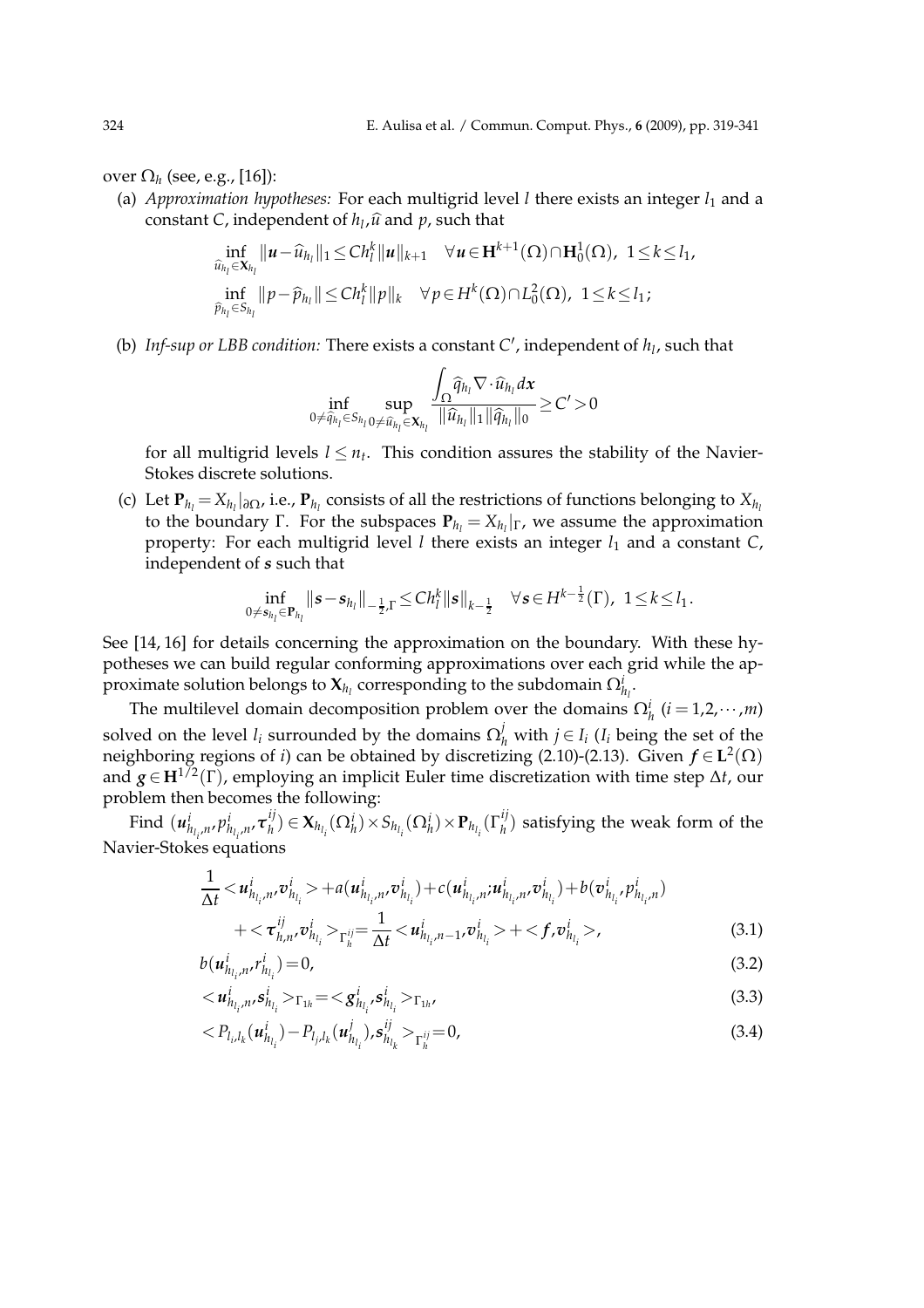E. Aulisa et al. / Commun. Comput. Phys., **6** (2009), pp. 319-341 325

$$
\forall v_{h_{l_i}}^i \in X_{h_{l_i}}(\Omega_h^i) \cap \mathbf{H}_{\Gamma_1}^1(\Omega_h^i), \quad \forall r_{h_{l_i}}^i \in S_h(\Omega_h^i), \quad \forall s_{h_{l_i}}^i \in \mathbf{P}_{h_{l_k}}(\Gamma_{1h}^i), \forall s_{h_{l_k}}^{ij} \in \mathbf{P}_{h_{l_k}}(\Gamma_h^{ij}) \quad \text{for } n = 1, 2, \cdots, N \text{ and } i = 1, 2, \cdots, m,
$$

where  $j \in I_i$ ,  $\Gamma^i_{1h} = \Gamma_{1h} \cap \partial \Omega^i_h$  and  $l_k = \max\{l_i, l_j\}$  over the multigrid levels available at the boundary Γ *ij*  $h$ <sup>*l*</sup>. Here  $P_{l_i,l_k}(\boldsymbol{u})$  are canonical prolongation operators and in order to ensure maximum accuracy they project the velocity from the level  $l_i$  to the level  $l_k$  which is the finest grid present on the boundary  $\Gamma_h^{ij}$  $h_h^{\prime}$ . For details and properties of these operators, one can consult [6,21] and citations therein. With this hypotheses, the lagrange multipliers *τ ij h* can also be discretized and projected on the finest grid available on  $\Gamma_h^{ij}$  $h$ <sup>*h*</sup>. Since the mesh on the multigrid are unstructured and quite openly constructed the mesh between the subdomain  $\Omega_h^i$  and the neighboring subdomain  $\Omega_h^i$  can be quite different, as mentioned earlier. Moreover, very fine meshes in the region of interest and coarse meshes elsewhere can be handled with little effort.

Equation system (3.1)-(3.4) is non-linear due to the term  $c(u^i_{h_{l_i},n},u^i_{h_{l_i},n},v^i_{h_{l_i}})$ . For its treatment, we have adopted the FEM flux-corrected transport algorithm proposed in [40], where the non-linear operator is re-written in term of fluxes and linearized. By using this technique, as soon as a new value of velocity is available, it is possible to update the linearized convective term  $c(a; u^i_{h_{l_i},n}, v^i_{h_{l_i}})$  with no additional assembly time. In all *i i* numerical examples analyzed in this work the Reynolds number is always laminar and no-flux corrections are used.

### **3.2 Solution methodology**

We solve the system  $(3.1)$ - $(3.4)$  by computing simultaneously the solution for both pressure and velocity. In order to optimally solve this system involving the unknown variable *τ ij*  $h_h^{\prime\prime}$ , we choose a Vanka smoother [22–24, 26, 27, 36, 38] which involves the solution of the minimal number of degrees of freedom for standard conforming Taylor-Hood finite elements but meets enough requirements of robustness. This smoother can be considered as block Gauss-Seidel method, where one block consists of a small number of degrees of freedom. A typical smoothing step consists of a loop over all the blocks, solving only the equations involving the unknowns inside the elements that are around the considered pressure vertices. The velocity and pressure variables are updated many times in one smoothing step. The Vanka smoother, employed herein involves the solution of a small number of degrees of freedom given by the conforming Taylor-Hood finite element discretization used. For this kind of element the pressure is computed in the vertices while the velocity field is computed in both the vertices and the midpoints. Over the internal part of the generic subregion  $\Omega^i_{h'}$  where there are no boundary elements, our Vanka-block consists of an element and all its neighboring elements. We solve for all the degrees of freedom inside the block, with boundary condition taken on the external boundaries. For example, in Fig. 1, our block consists of four vertex points and 12 midpoints to be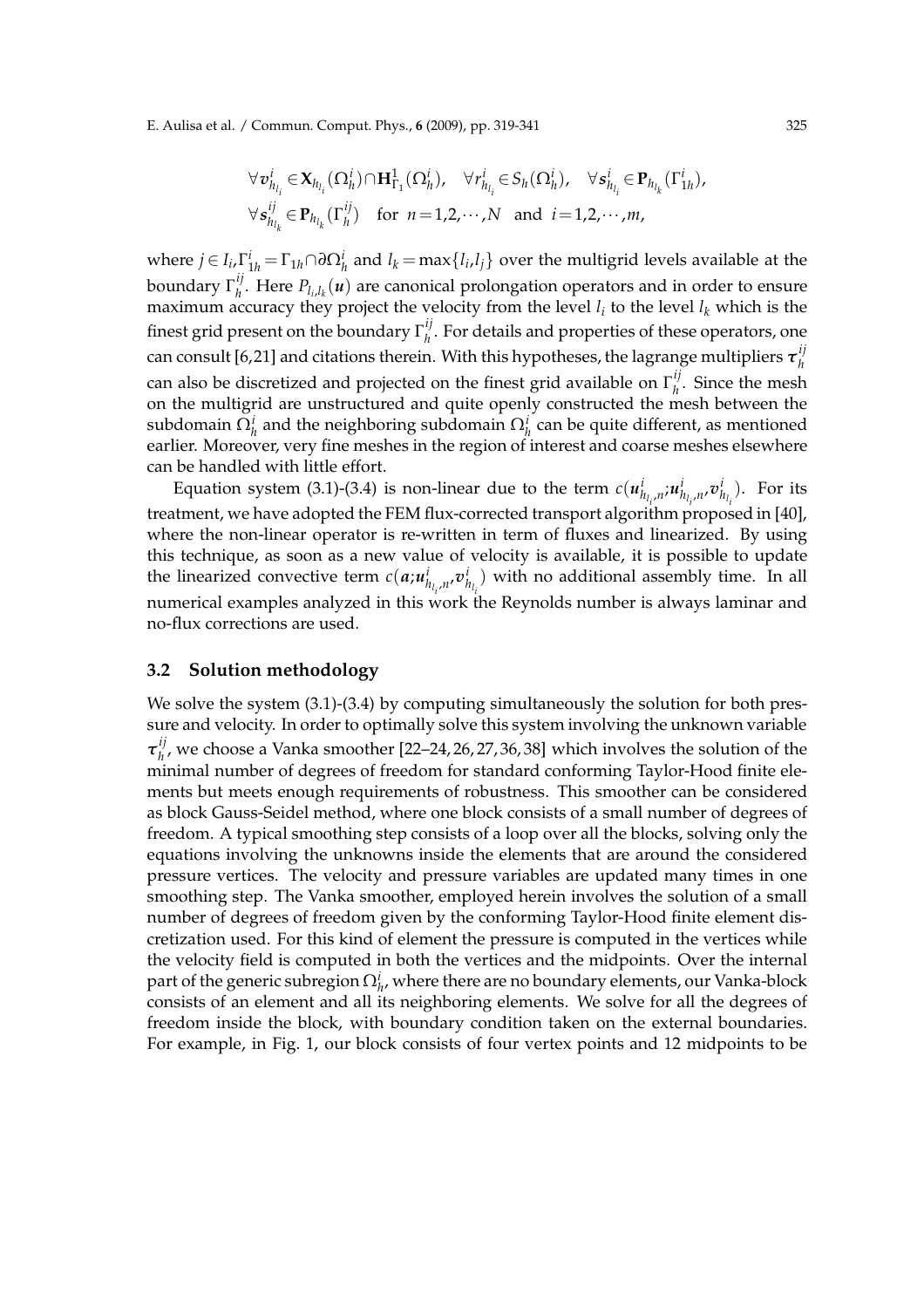

Figure 1: Unknowns (black circles) and boundary conditions (white circles) shown for (a) the velocity field *u<sup>h</sup>* (b) pressure  $p_h$  for our Vanka-block smoother.

solved, for a total of 36 unknowns. We have also used different blocks with different performances but we have found this particular block to be very robust and reliable even at high Reynolds numbers. Examples of computations with this kind of solvers can be found in [27, 36].

It should be noticed that if no boundaries  $\Gamma_h^{ij}$  $h_h^{\prime\prime}$  cut the computational block, no Lagrange multiplier terms <*τ ij*  $\left\{ \boldsymbol{v}_h^{\mathcal{U}},\boldsymbol{v}_{h_{l_i}}^i\right\}_{\Gamma_h^{ij}}$  should be considered. In the other case the boundary  $\Gamma_h^{ij}$  will become the boundary of the computational block as well. Two different subcases are possible: (a) the block belongs to the subdomain with the finest mesh; (b) the block belongs to the subdomain with the coarsest mesh. In case (a) the velocity and the pressure on the boundary are considered as given boundary conditions from the coarsest mesh, after projection, and no stress tensor  $\boldsymbol{\tau}_h^{ij}$  $h$ <sup>1</sup> should be considered. In case (b) the velocity and the pressure are computed on the boundary, while each Lagrange multiplier term  $<$   $\boldsymbol{\tau}_h^{ij}$  $h^j h^j v^i_{h_{l_i}} >_{\Gamma_h^{ij}}$  is given explicitly as a linear combination (restriction) of the corresponding Lagrange multiplier terms on the fine grid. It should be noticed that on the fine grid the Lagrange multiplier terms are evaluated using (2.14); in other words the computational block can be considered as an extended computational block, part in the coarse subdomain and part in the fine subdomain with no boundary  $\Gamma_h^{ij}$  $h_l$ <sup>*u*</sup>. This corresponds to an overlapping domain decomposition strategy.

To increase the convergence rate, the Vanka-smoother is coupled with a standard Vcycle multigrid algorithm. The multigrid does not change the nature of the solver, but allows the information to travel faster between different parts of the domain. A global rough solution is evaluated in the coarsest mesh and propagated immediately all over the domain. Solving the equation system in finer and finer meshes improves the solution details, but at the same time reduces the propagation of the information inside the domain. However this does not affect the global convergence rate, since the influence of small local changes is more and more irrelevant as soon as the distance increases. The analysis of the convergence of Vanka-type multigrid solvers for Navier-Stokes can be found in [26]. In order to prove the convergence of the proposed multilevel domain decompo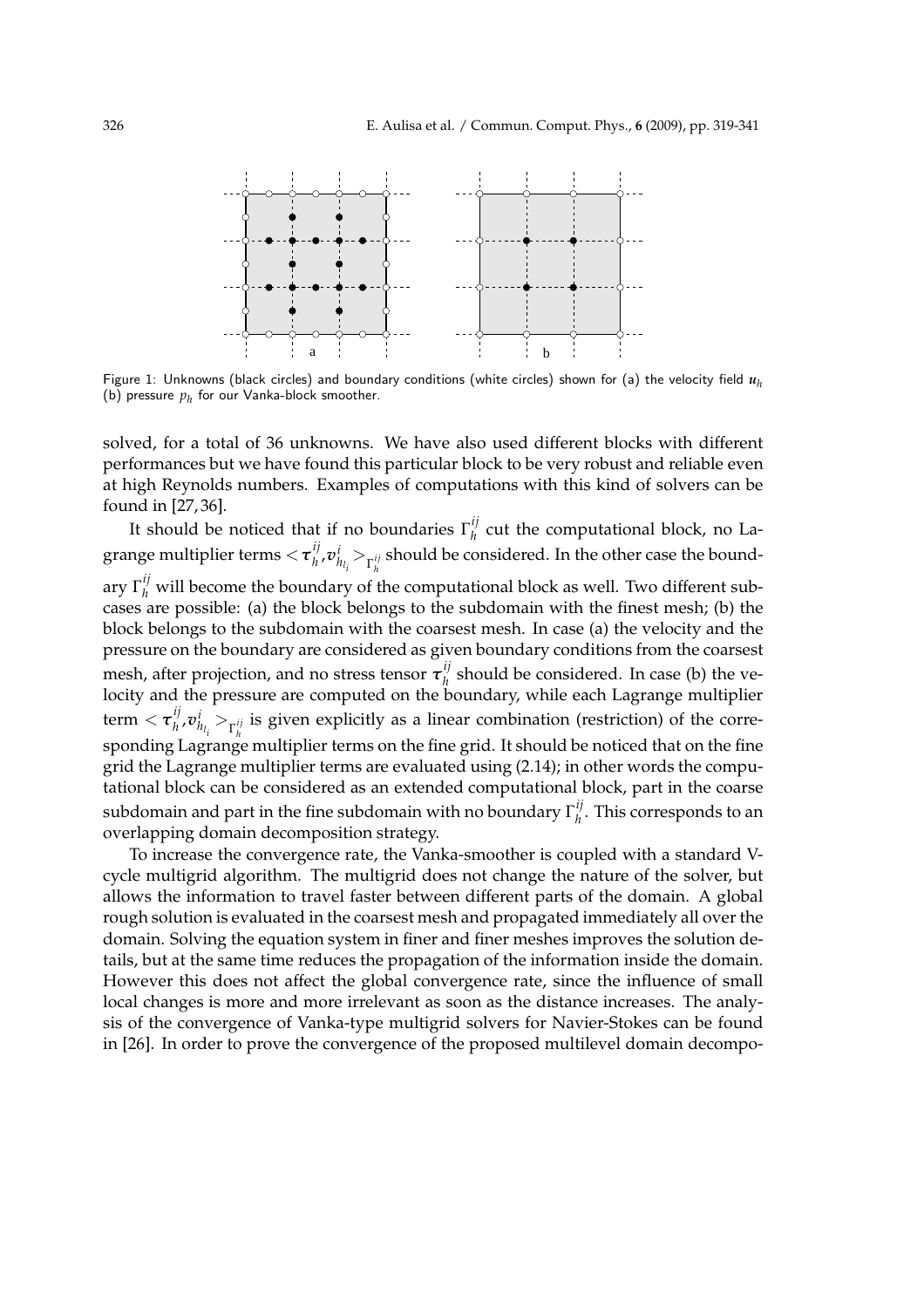sition algorithm, we plan to combine the approach used in [26] together with Schwarz alternating type approaches. We are currently working on this proof and it will be the focus of a forthcoming paper. At this moment, we have proved geometrical convergence only for elliptic problems.

### **4 Numerical experiments**

In this section, we apply the flexible domain decomposition approach introduced in this paper to study different engineering applications that involve flow mechanics. The first two application involve flows through a channel with a square cavities. The third application involves a flow-structure interaction that describes a biological application that involves blood flow interacting with a deforming aneurysm. In the fourth application a fluid-structure benchmark problem recently proposed [3], that involves large deformation of a thin membrane structure is considered.

### **4.1 Flow through a channel with one square cavity**

The first numerical experiment is to investigate the effectiveness of the domain decomposition approach described to study flow through a channel with a square cavity. The Reynolds number for the experiment is set to be 250. We assume that the fluid flows in a symmetric channel between two parallel plates. In the channel interior there are two symmetric square cavities and due to the symmetry only half of the domain is used and the simulation is modeled as in Fig. 2 computing only the flow close to the cavity.



Figure 2: Configuration of the domain.

The computational domain  $\Omega_h$  is a rectangular region divided in two subregions: the cavity  $\Omega_h^1$  and the channel  $\Omega_h^2$ . The flow enters from the bottom of the subregion  $\Omega_h^2$ and reaches the outlet at the top of  $\Omega_h^2$ . Therefore we impose a symmetric parabolic flow profile at the inlet with unit maximum velocity on the symmetric line and outflow boundary condition at the top of the subregion  $\Omega_h^2$ . On the right side of  $\Omega_h^2$  we impose symmetric boundary conditions. On the cavity  $\Omega_h^1$  homogeneous Dirichlet boundary conditions are enforced over the three sides of the subregion  $\Omega_h^1$ . The fluid enters into the cavity from the right side of  $\Omega^1$  domain and generates a vortex in the cavity. Since the flow is laminar inside the channel  $\Omega_h^2$  we keep the finest grid on the domain  $\Omega_h^1$  and try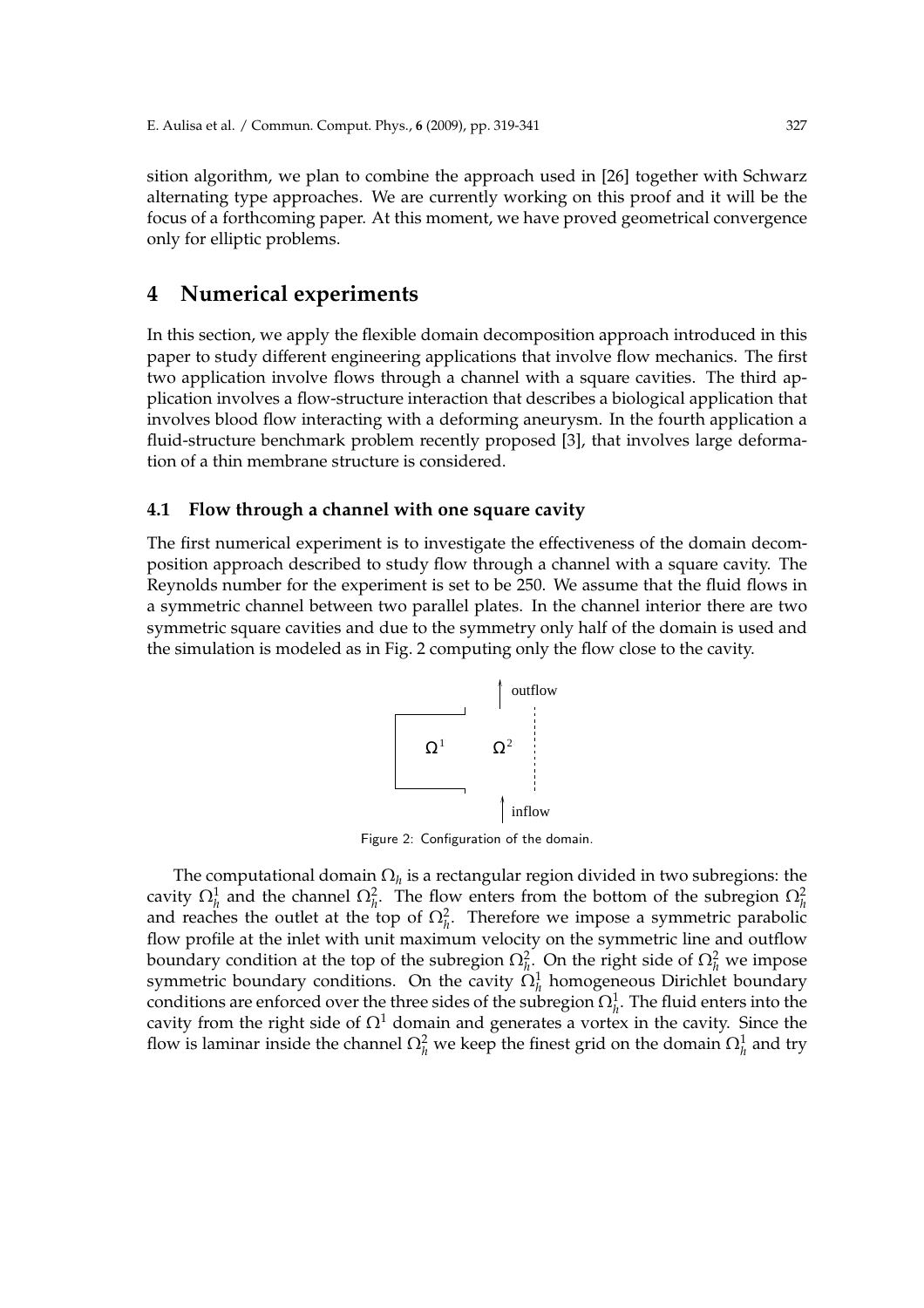

Figure 3: Computational domain showing coupled multigrid levels  $l_4-l_3$  (on the right) and level  $l_4-l_2$  (on the left).

to use a coarse grid on the channel region  $\Omega^2.$  We consider an unstructured coarse mesh of isoparametric rectangular finite elements for  $P_2/P_1$  velocity/pressure representation. After the construction of the mesh at the level  $l_0$  the other mesh levels  $l_i$  ( $i = 1,2,3,4$ ) are generated by an unstructured grid generator by midpoint refinements.

Fig. 3 (on the right) shows the grid configuration for the domain decomposition when the mesh level  $l_4$  in  $\Omega_h^1$  is coupled with the level  $l_3$  and (on the left) with level  $l_2$  in  $\Omega_h^2$ . In this test we try to compute the solution in domain decompositions with three different mesh configurations: A) the standard configuration where the solution is computed over  $\Omega_h$  at level *l*<sub>4</sub>; B) the mesh configuration where the solution is computed at mesh level *l*<sub>4</sub> (over  $\Omega_h^1$ ) and level *l*<sub>3</sub> (over  $\Omega_h^2$ ); C) the mesh configuration where the solution is computed at *l*<sub>4</sub> (over  $\Omega_h^1$ ) and level *l*<sub>2</sub> (over  $\Omega_h^2$ ). In the configuration *A* of this experiment the solution is obtained at the level *l*<sup>4</sup> by a standard multigrid technique relaxing, projecting and interpolating over all the available levels (from  $l_0$  to  $l_4$ ) and it is stopped when the residual of the linear system is 10−<sup>4</sup> for the velocity with referee velocity of 1*m*/*s*. In the case *B* and *C* the multigrid V cycle is regularly applied over the coarse grid at the level *l*<sup>3</sup> and *l*<sub>2</sub> respectively.



Figure 4: The *v* and *u* velocity components at the centerline as a function of *x*.

In Figs. 4-5 the extended velocity  $\hat{u}_{h_{l_4}} = (u,v)$  is plotted for the different mesh configuration *A, B* and *C* The extended solution for case *A* is the regular solution  $u_{h_{l_4}}$  defined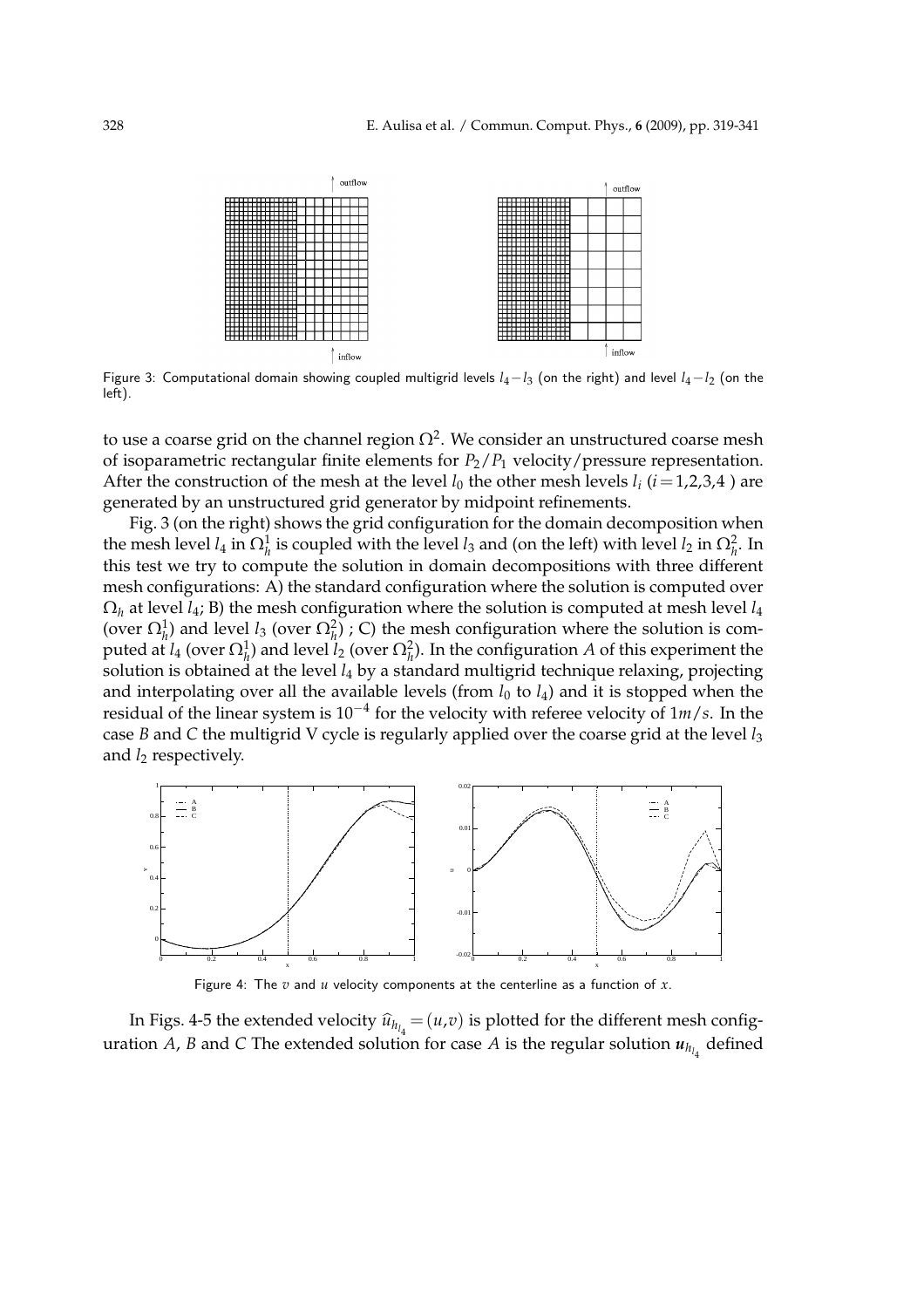

Figure 5: The  $v$  component of the velocity field along the mesh interface  $\Gamma_h^{12}$ .

over the domain Ω*<sup>h</sup>* . In the cases *B* and *C* the velocity field is computed at mesh level *l*<sup>3</sup> and *l*<sup>1</sup> respectively and projected but not solved over the mesh on the level *l*4. The results in Fig. 4 are satisfactory and the difference between the solution in *A* and the solution in the configuration *C* is not due to the use of different meshes but to the fact that the grid at the level *l*<sup>2</sup> cannot handle the sharp velocity gradients. Nevertheless, the results show that one can efficiently use domain decomposition with different meshes to capture important features of the flow. By refining only in the regions of interest, one can still obtain a good solution at the cost of lower number of degrees of freedom.

#### **4.2 Flow through a channel with eight square cavities**

In the second numerical experiment we illustrate an example in which the multilevel method can be efficiently applied to problems in fluid dynamics. We consider challenging domains where small regions of fluids are coupled with large ones, for example the geometry in Fig. 6 where a L-shape domain  $\Omega_0$  is shown with eight unitary small square cavities  $\Omega_i$  *i* = 1, $\cdots$ ,8. Here the use of a single grid level leads to a very cumberstone implementation since the cavity flow must be solved with different resolution. As in the previous test the first multigrid level  $l_0$  is the coarse mesh designed to contain all the relevant information such as boundary conditions and geometric details. The boundary conditions for this problem are inflow boundary conditions on the bottom of the first branch with parabolic profile (max vel. 1*m*/*s* ) and outflow boundary conditions on Γ2. Dirichlet boundary conditions are applied in the rest of the boundary. The computations are performed in laminar regime for Reynolds number of 20 and rectangular finite elements *Q*2/*Q*<sup>1</sup> velocity/pressure are used. The other levels *l<sup>i</sup>* (*i*=1,2,3,4 ) are generated by midpoint refinement. The computations in the cavity regions  $\Omega_i$  ( $i = 1, 2, 3, \cdots, 8$ ) should be accurate and therefore solved on the finest grid  $l_4$ . The levels  $l_4$ ,  $l_3$ ,  $l_2$  or  $l_1$  are considered for computation over  $\Omega_0$ . In Figs. 6-7 we can see the multilevel configurations on nonmatching grids considered in this test when the mesh level  $l_4$  over the cavities  $\Omega_i$  is coupled with the mesh levels  $l_3$ ,  $l_2$  and  $l_1$  over  $\Omega_0$  (case *B*, *C* and *D* respectively). The so-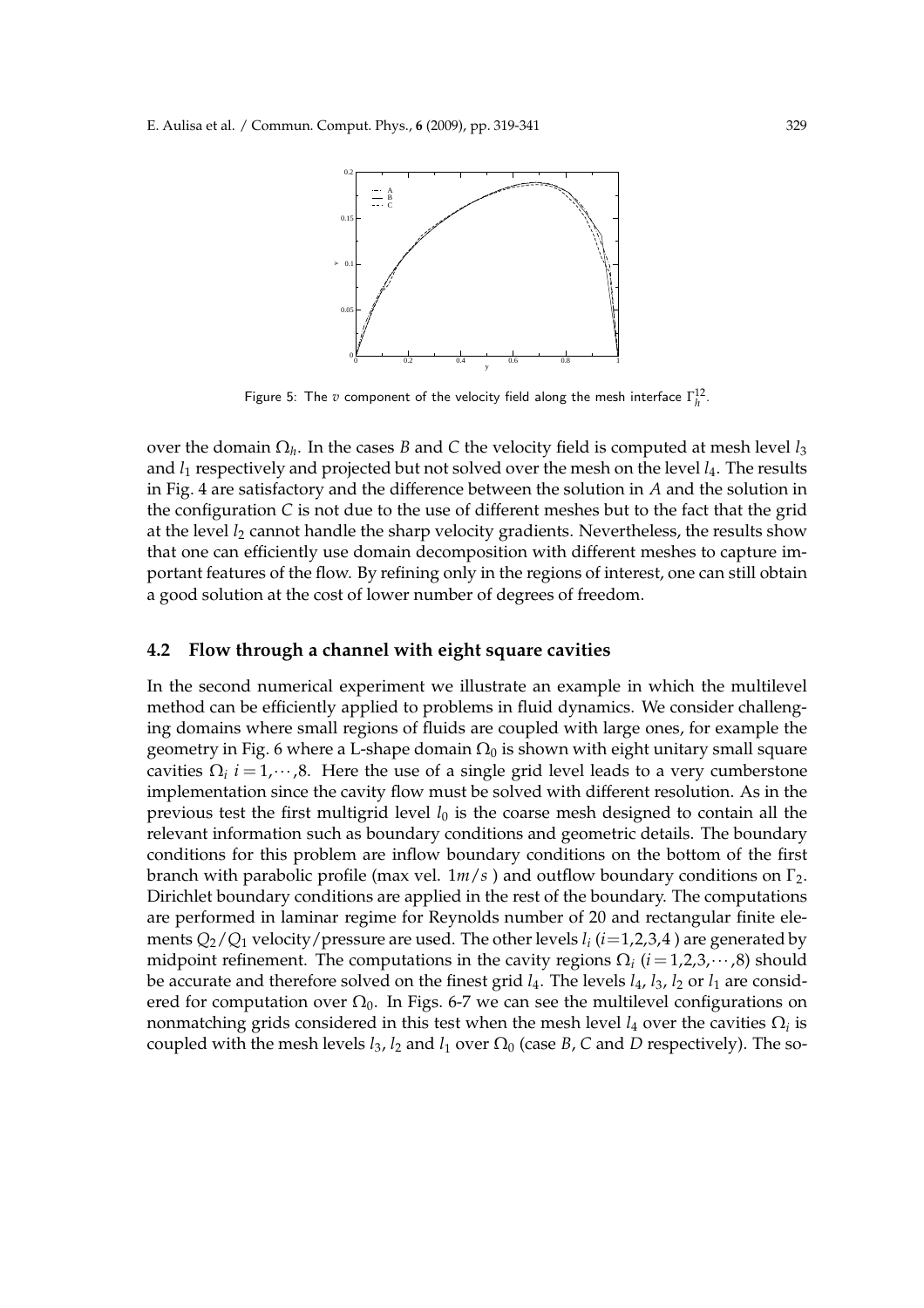

Figure 6: Geometry for the numerical experiment 2 on the left and domain decomposition with coupled levels *l*4−*l*<sup>3</sup> (case *B*) on the right.



Figure 7: Multilevel decomposition with coupled levels  $l_4-l_2$  (case C) on the left and with coupled levels  $l_4-l_1$ (case *D*) on the right.

lution, over the uniform level *l*<sup>4</sup> (case *A*), is taken as reference solution and is obtained by standard V-cycle multigrid with residual norm in velocity and pressure approximately 10−13. The reference velocity is 1*m*/*s* which is the maximum velocity of the parabolic inflow profile at the inlet. The procedure computes the Lagrange multipliers  $\tau_h^{ij}$  $h$ <sup>*y*</sup> on the boundary, implicitly. In this case the solution  $\mathbf{u}_{h_{l_i}}^i$  is projected by the standard finite element projection operator (the same of the standard multigrid) over the finest grid at level *l*<sub>4</sub> obtaining the extended solution for  $\hat{u}_h$  over  $\Omega_0$ . The extended solution generates the boundary conditions for the computation of the solution on the finest grid, which is the union of all  $\Omega_i$  (*i* = 1,2, ··· ,8).

The solution along the channel centerlines is reproduced accurately in both branches for all cases A, B, C and D. The solution over all the regions  $\Omega_i$  for  $i = 1, 2, \dots, 8$  cannot be captured with a low resolution mesh (for example level *l*2) and therefore the multilevel technique becomes a powerful tool in such configurations. Even with very coarse mesh in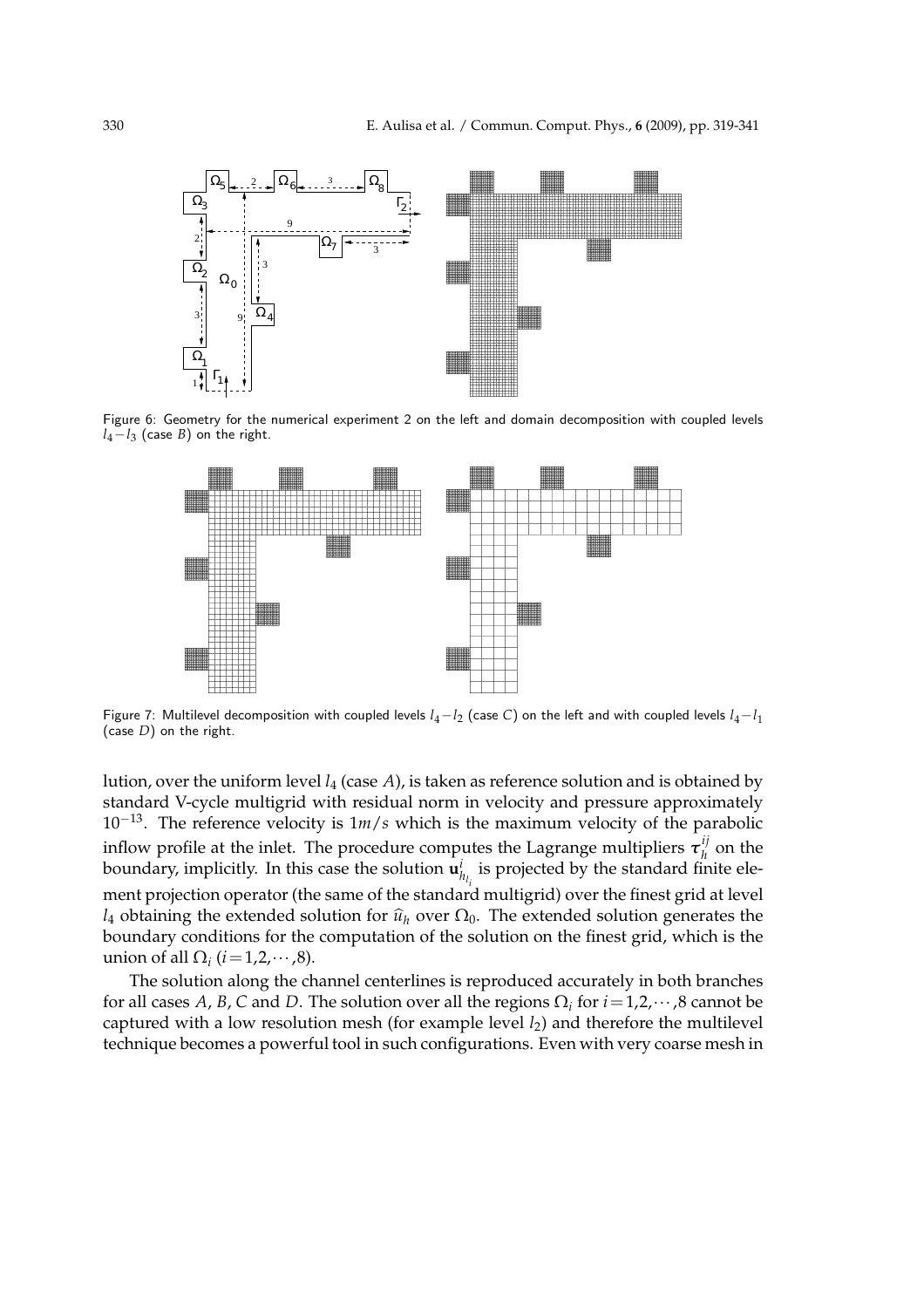the channel the fine grid on the cavity allows a good and accurate simulation of the cavity flows. As example in Fig. 8 the *v*-component of the velocity field is plotted as across the cavities in the regions  $\Omega_1$ ,  $\Omega_2$  as a function of the *x*-coordinate and  $\Omega_6$ ,  $\Omega_7$  as a function of the *y*-coordinate from the top to the bottom and from left to right. The velocity field computations over the different configurations *A*, *B* and *C* cannot be distinguished. The solution for the case *D* shows that the solution is starting to be different due to the very coarse mesh matching.



Figure 8: V-component along the midline in the cavity regions  $\Omega_1$  (top left),  $\Omega_2$  (top right) as a function of the x-coordinate and  $\Omega_6$  (bottom left)  $\Omega_7$  (bottom right) as a function of the y-coordinate for the different case *A*,*B*,*C* and *D*.

By using nonmatching grids, the number of nodes (and hence the degrees of freedom) decreases and so does the necessary cpu time. In Table 1 a quantitative comparison between the number of unknowns and the relative CPU time is shown. There is clear advantage of using domain configuration *B* with respect to *A* and of using domain configuration *C* with respect to *A* and *B*. From a computational point of view case *D* is not much better then case *C*. There is a saturation due to the fact that in both cases most of the computational time is spent in the cavity regions where the fine level  $l_4$  is used. Furthermore we have already pointed out that in case *D* the solution slightly degenerates. This result suggests that the better configuration is not necessarily the one with the lowest number of nodes.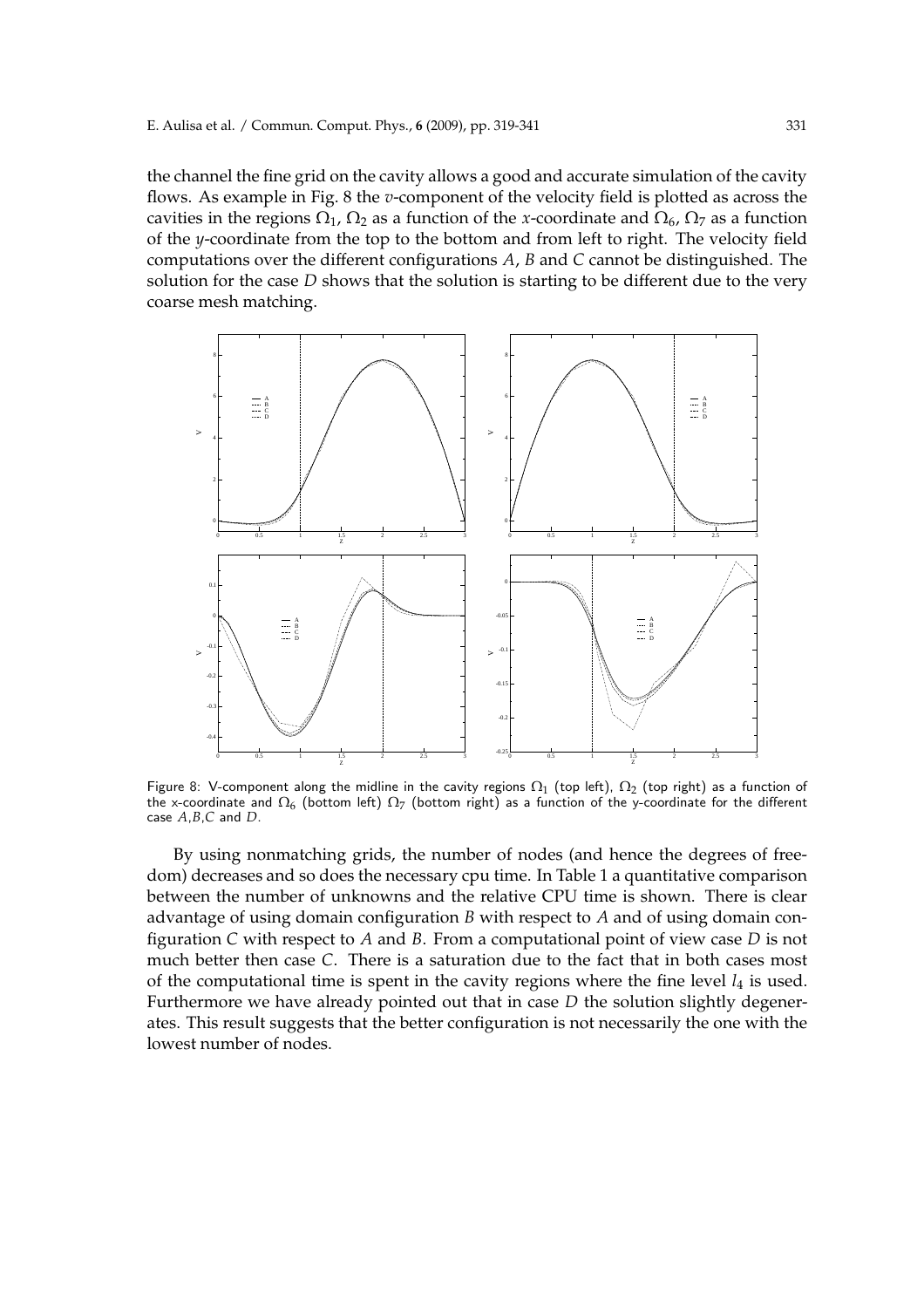| case | grids     | unknowns | rel. cpu time |
|------|-----------|----------|---------------|
|      |           | 53504    |               |
| B    | $\iota$ 3 | 22210    | 0.425         |
|      | ιŋ        | 14124    | 0.275         |
|      |           | 11962    | 0.243         |

Table 1: Results for the computational experiment 2.

### **4.3 Bifurcating artery with aneurysm**

In this section, the performances of the computational methodology developed in this paper are tested for a specific biological application that involves a coupled flow-structure interaction problem. In this last decade there has been a lot of interest in developing mathematical models to understand the vasculature better [7, 8, 28]. More specifically, we model the effects on the morphology of an aneurysm due to changes in the blood pressure in a hemodynamics problem. The motivation for considering this application is because cardiovascular diseases and cerebral disorders, such as arteriosclerosis or cerebral aneurysm, are reported to depend on hemodynamics factors. It is therefore important to obtain detailed information on the hemodynamics and structural quantities of the cardio and cerebral vascular systems.

According to medical statistics [39] and clinical observations, pathological alterations such as cerebral aneurysm occur mainly in region of arterial branching where the aneurysm tends to appear and to grow at the apex of artery bifurcations. A quite complex flow structure interaction is associated with the biological problem. In Fig. 9 the flow computational domain  $\Omega$  is shown together with all the geometrical details. It is possible to recognize the inlet region  $\Gamma_1$  and the two outlet regions  $\Gamma_2$  and  $\Gamma_3$ , on the top and bottom branches. The circular cavity region on the apex of the bifurcation is the aneurysm which deforms preserving its circular shape. The flow computational domain  $\Omega$  is divided into the two subdomains  $\Omega^1$  and  $\Omega^2$ , where  $\Omega^1$  is the left part of the main channel and  $\Omega^2$  is the other part, consisting of the ending right part of the main channel, the top and the bottom branches, and the aneurysmal cavity.

We assume that the boundary of the domain  $\Omega$  consists of a rigid and a deformable part. The deformable part models the aneurysm, which is the common boundary Γ*SF* where the fluid-structure interaction occurs (where the subscripts *F* and *S* stand for fluid and solid respectively.) In Fig. 9,  $\Gamma_{SF}$  is the arc *BC* with initial radius of  $R_0$ . Let  $\lambda$  be the stretch ratio between the deformed radius  $r$  and the initial undeformed radius  $R_0$ . We compute the two-dimensional solution of the coupled problem assuming that the arc *BC* deforms according to the relation

$$
P(r) = P_0 + \frac{C}{r} \left( 1 - \frac{1}{\lambda^6} \right),
$$
\n(4.1)

where *P* is the average pressure in the aneurysmal cavity and *C* is a constant equal to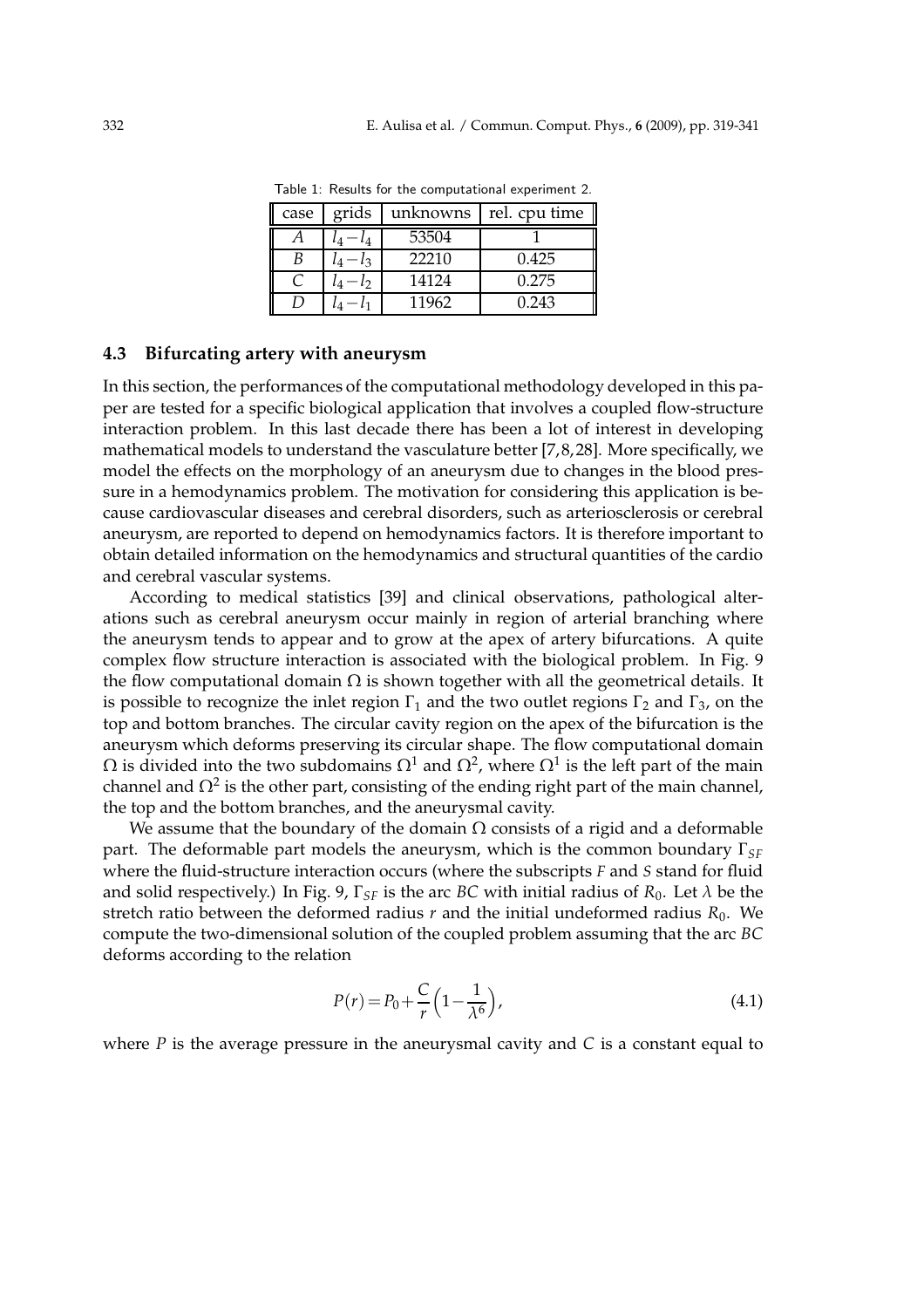0.88*N*/*m*. Here we have assumed that the aneurysm deforms always preserving its circular shape and remains tangent to the two branches.



Figure 9: Bifurcating artery with an aneurysm.

In Fig. 10, the radius-pressure relation is shown around the chosen equilibrium point  $(P_0, R_0)$ . This relation is derived by assuming a neo-Hookean material law for the membrane [1]. Note that this model has been chosen only for the purposes of illustrations; others constitutive relations for soft tissues [12, 20, 31] may also be employed.

To simulate the flow-structure interaction, the flow described by Eqs. (2.10)-(2.13) is coupled with a structural model through a governing equation given in operator form

$$
A(u,p) = F(xS), \t\t(4.2)
$$

where the right hand side may be a non-linear function that depends on the displacement of the structure. The conditions of displacement compatibility,  $x_F = x_S$ , and force equilibrium,  $f_F = f_S$ , along the structure-fluid interfaces  $\Gamma_{SF}$  are satisfied. The fluid is fully coupled to the structure that can undergo nonlinear response due to large deformations or inelasticity. The fluid and solid equations are solved iteratively, in succession, always using the latest information provided by the other part of the coupled system. From the solution of the fluid-dynamics problem the pressure and the velocity field are evaluated, and the boundary forces for the structural problem are computed. The structural dynamics system is then solved for the displacements, and modification of the fluid domain  $\Omega$ , satisfying the displacement compatibility conditions,  $x_F = x_S$ , are made along the common boundaries Γ*SF*. The whole procedure is repeated iteratively until convergence for both the fluid and the structural parts is reached.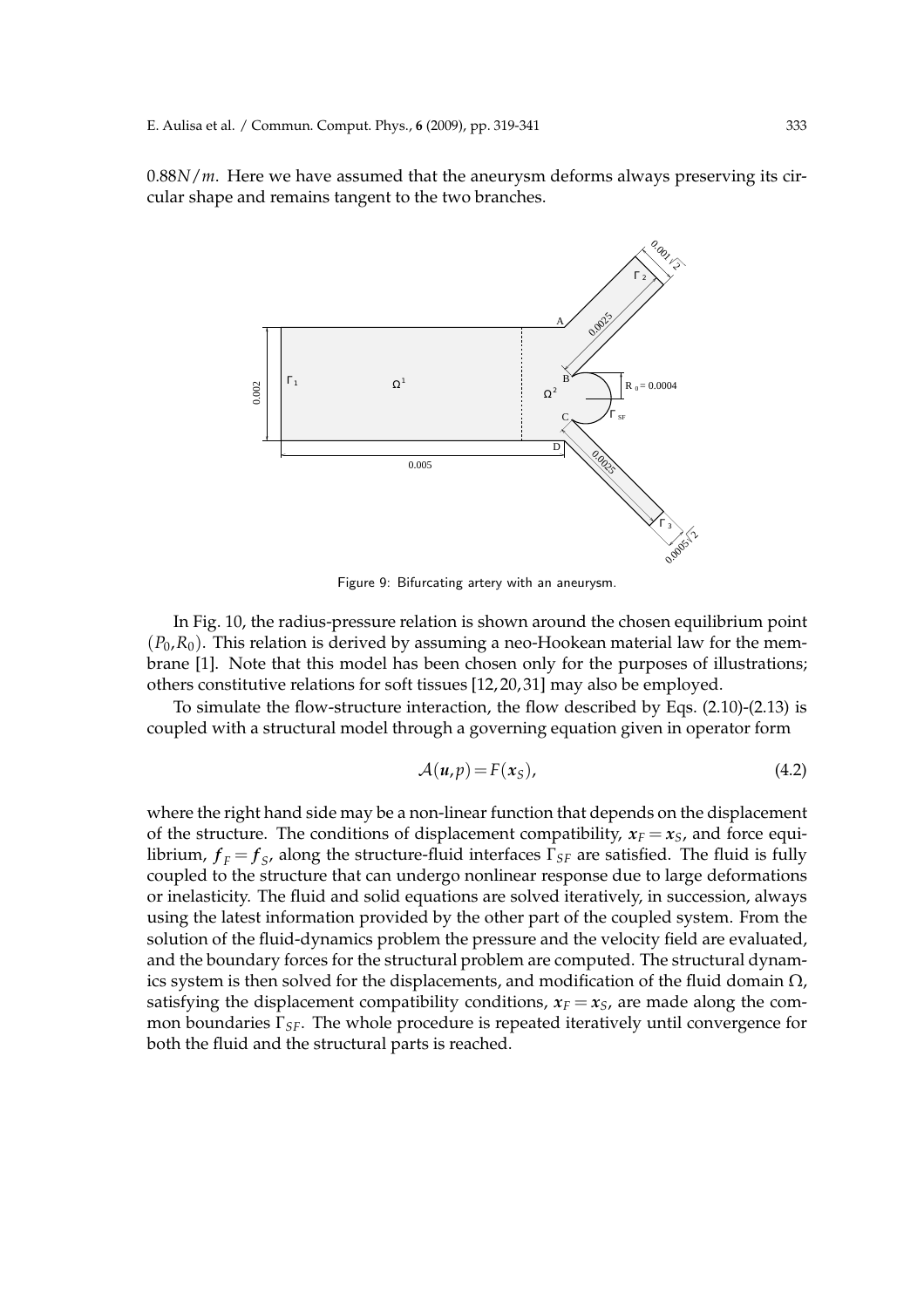

Figure 10: Radius-pressure constitutive relation.

The first multigrid level  $l=0$  is the coarse mesh designed to contain all relevant information such as boundary conditions and geometric details. The mesh is an unstructured coarse mesh of isoparametric rectangular finite elements  $Q_2/P_1$  for the velocity/pressure representation. The other levels  $(l = 1, 2, 3)$  are generated by midpoint refinement techniques. The computations in the outlet region  $\Omega_h^2$  should be accurate and therefore solved on the finest grid,  $l = 3$ . The mesh levels  $l = 3, 2$  and 1 are considered for computations over the region  $\Omega_h^1$ . Fig. 11 on the top, shows the grid configuration for the mesh levels *l*=3 (top left) and *l*=2 (top right). Fig. 11 on the bottom, shows two non-conforming grid configurations. On the bottom left, the subdomains  $\Omega_h^1$  and  $\Omega_h^2$  are considered at the two different levels  $l = 1$  and  $l = 3$ . On the bottom right the same subdomains are considered at the two different levels *l*=2 and *l*=3.

First we compute the solution of our coupled problem for the stationary equations by using the multilevel configuration *l*3−*l*<sup>2</sup> previously described. The parallelization of this problem over a multiple processor architecture computer is done by simply clustering blocks of elements. There are numerous possibilities for this but if the clustering is performed at the level *l*<sup>0</sup> then this does not introduce any supplementary work since it is strictly embedded in the multigrid technique.

We set  $\rho\!=\!1060kg/m^3$ ,  $\mu\!=\!0.25Kg/ms$  and initial radius  $R_0\!=\!4.00\!\times\!10^{-4}m$ . The initial pressure evaluated at  $R_0=4.00\times10^{-4}$  *m* with velocity  $u=0.3$  *m*/*s* is  $P_0=7220$  *Pa* as shown in Fig. 10. For an initial steady velocity of  $u = 3.55 \times 10^{-1}$  *m*/*s* applied, the system increases the pressure in the region of interest to 8517*Pa* with corresponding deformation of the radius to 4.99×10−4*m*. The initial and final deformed mesh is shown in Fig. 12.

Next we perform the simulation for the time dependent case. Again we assume the configuration in Fig. 11 with  $\rho = 1060 \text{kg/m}^3$ ,  $\mu = 0.25 \text{Kg/m}$ s with a time dependent inlet velocity  $u = 0.3 + 0.058 \sin(t) m/s$ . The initial radius is  $R_0 = 4.00 \times 10^{-4} m$  with  $u = 0.3m/s$  and  $P_0 = 7220Pa$ . The deformed body is subject to the law in (4.1) and the radius oscillates and the deformed body expands and contracts periodically accordingly.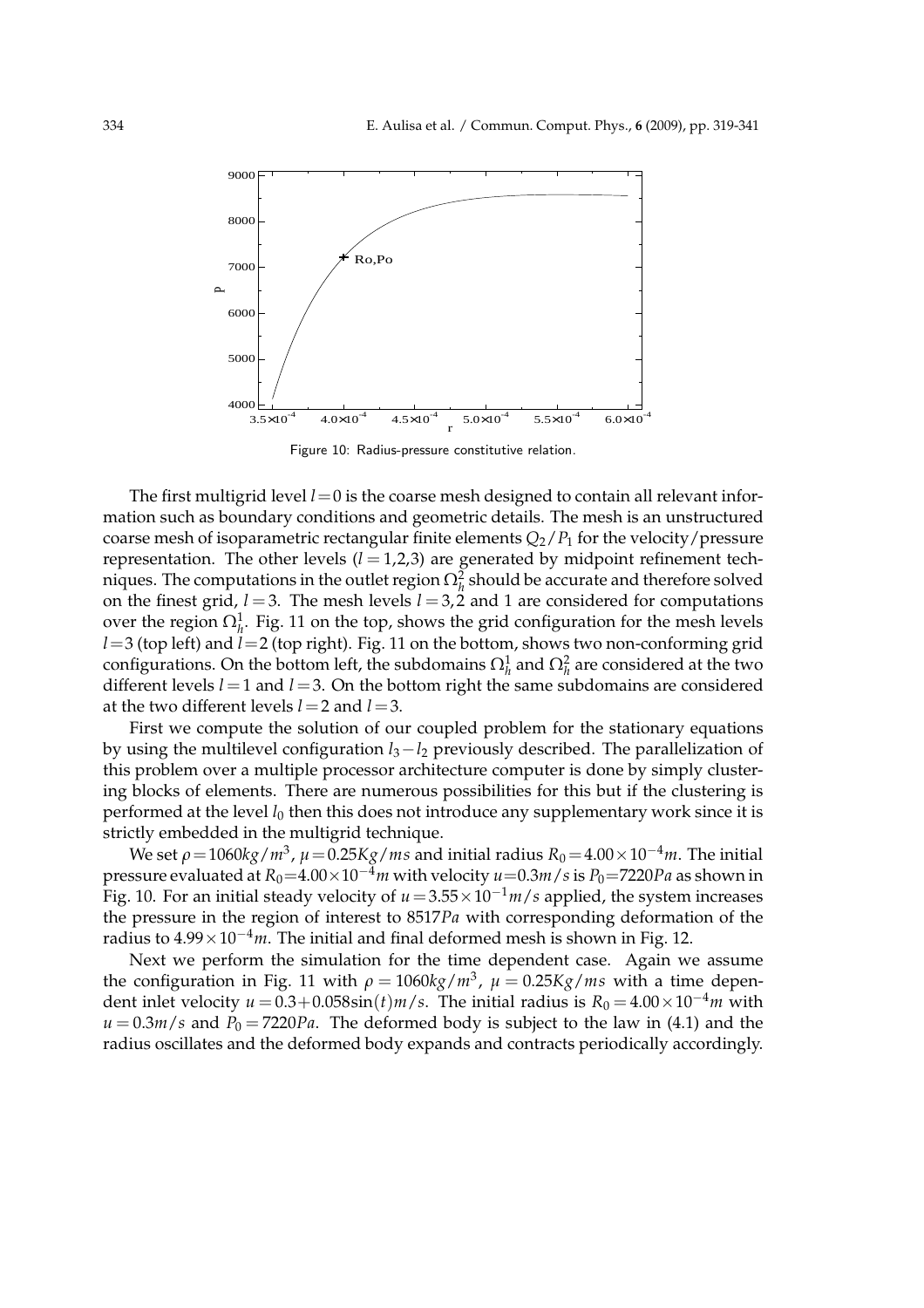

Figure 11: Grid configurations at the mesh levels  $l=3$  and  $l=2$ , on the top, and non-conforming grid configurations  $\Omega_h^{1,1}$   $-\Omega_h^{2,3}$  and  $\Omega_h^{1,2}$   $-\Omega_h^{2,3}$ , on the bottom.



Figure 12: Initial (left) and final (right) configuration over level *l<sub>2</sub>*.

For the simulation, maximum and minimum radii are obtained as  $R_{max} = 5.264 \times 10^{-4}$ *m*  $(R_{max}/R_0 = 1.316)$  and  $R_{min} = 3.701 \times 10^{-4} m(R_{min}/R_0 = 9.254 \times 10^{-1})$ , respectively, at  $P_{max} = 8571 Pa$  and  $P_{min} = 5814 Pa$ . The pressure-velocity oscillations are compared when the body in  $\Omega_h^4$  is considered rigid (case 1) and deformed (case2). Figs. 13-14 show a comparison when the deformed body is allowed to oscillate and when it is kept fixed. In Fig. 13 we plot the u-component (left) and the *v*-component (right) of the velocity field along the line *ABCD* as defined in Fig. 11 at time  $t = \pi/2$ ,  $t = \pi$  and  $t = 3\pi/2$ . In Fig. 14 we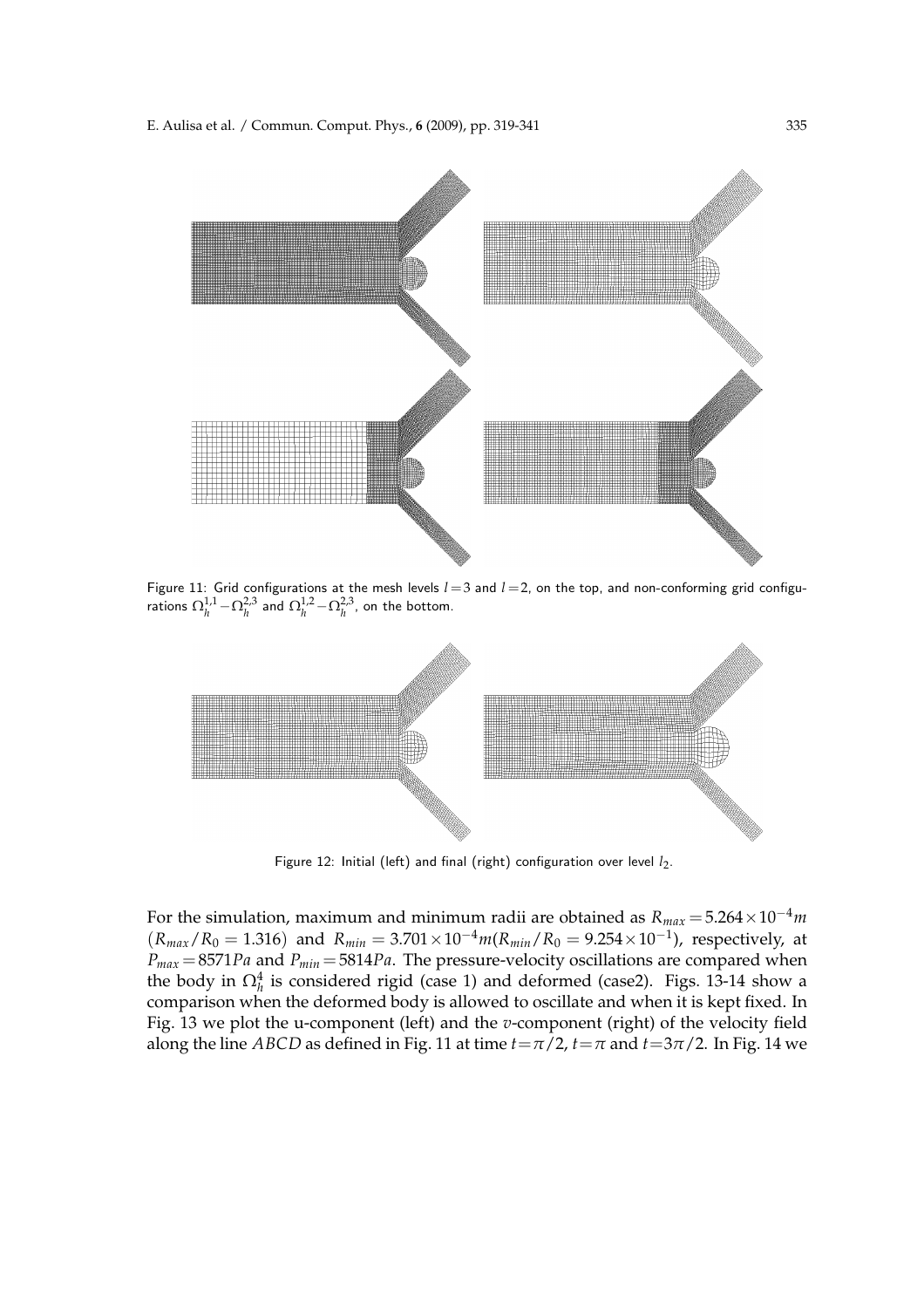

Figure 13: *u* component (left) and *v* component (right) along the line *ABCD*.



Figure 14: Pressure along the line *ABCD*.

plot the pressure *p* along the line *ABCD*. We remark that the presence of the deformed body changes the velocity profile due to its expansions and contractions even at this low Reynolds numbers. If the Reynolds number were increased than the change becomes more and more remarkable.

### **4.4 Large deformation membrane fluid-structure interaction**

We now test the proposed domain decomposition methodology for a fully-coupled fluidstructure interaction (FSI) problem, where different subdomains are subjected to different physical laws and compatibility conditions are enforced on the common interface. Note that a fully coupled FSI means that the response of the solid is strongly affected by the response of the fluid, and vice versa and hence we employ a monolithic approach.

In this experiment, we consider a large deformation membrane test that was recently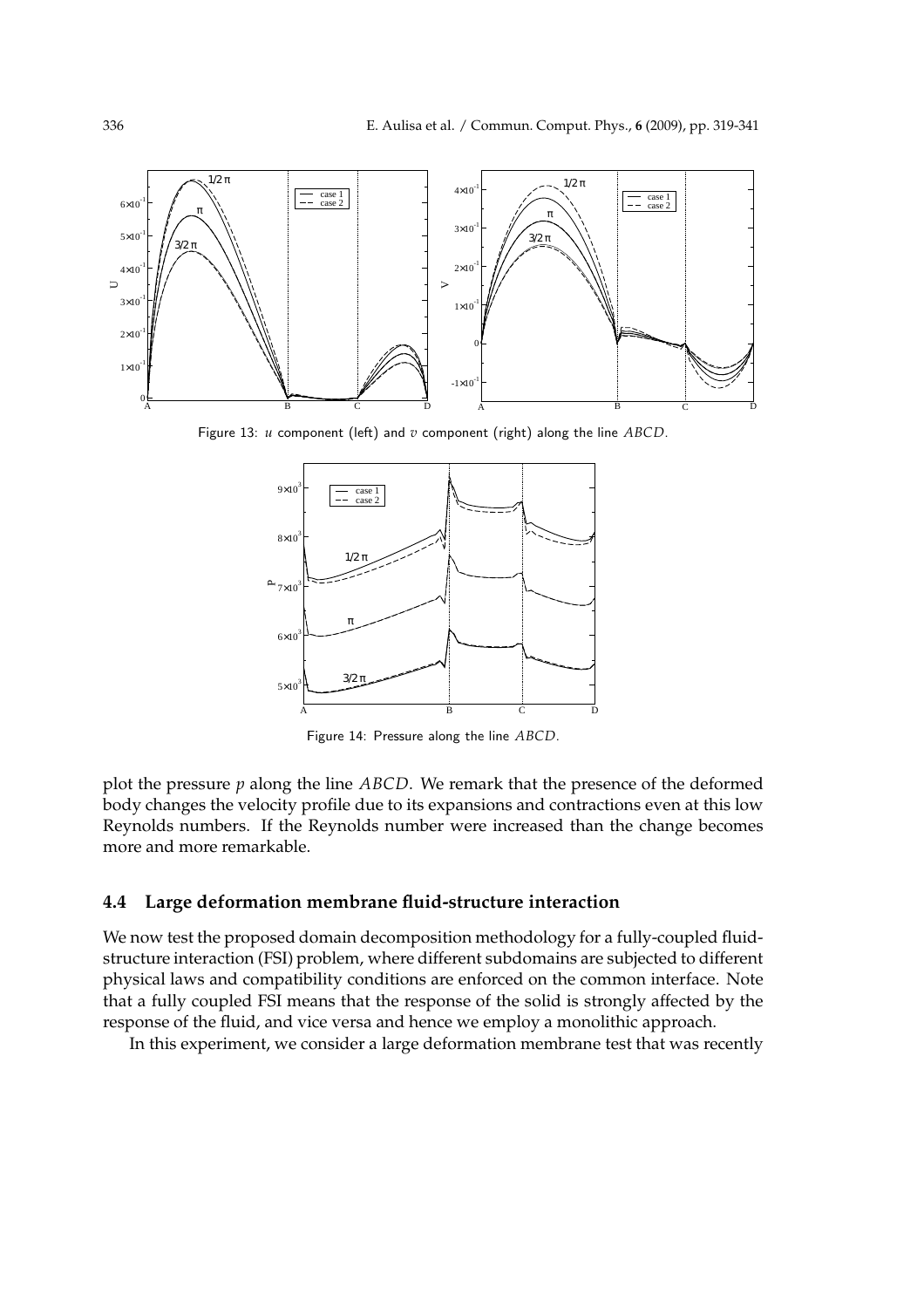

Figure 15: Model dimensions and boundary conditions, solid and fluid properties.

proposed [3] as benchmark test for FSI. Fig. 15 shows the problem considered where two fluid regions are separated by a slightly compressible membrane of thickness  $5\times$ 10−5*m* Time dependent pressure boundary condition, *τ<sup>n</sup>* =5.×10<sup>6</sup> *tPa*., is considered on the bottom edge of the lower fluid domain. The membrane is considered clamped on the left and right extrema. All the remaining boundary conditions are shown in Fig. 15 together with the fluid and solid properties. In the solid region the following plain stress equilibrium equation is considered

$$
\rho_s \ddot{\mathbf{w}} - \nabla \cdot \boldsymbol{\sigma} = 0 \quad \text{in} \ \Omega_s \times (0, T), \tag{4.3}
$$

where *w* is the displacement. The stress tensor *σ* depends upon left Cauchy-Green tensor *B* [13] by the following equation

$$
\sigma = -\tilde{p}I + 2c_1B - 2c_2B^{-1}.
$$
\n(4.4)

The left Cauchy-Green tensor is defined as  $B = FF^T$  where the *F* is deformation gradient tensor given by  $F = I + \nabla w$ . Also, in (4.4)  $\tilde{p}$  represents the Lagrange multiplier due to the incompressibility of the solid,  $\nabla \cdot \boldsymbol{w} = 0$ , and can be considered analogous to the pressure in the fluid flow equation. The momentum equations of the fluid and the solid are coupled on the common interface Γ<sub>fs</sub> through the compatibility condition between the fluid flow velocity and the solid displacement

$$
\dot{w} = u \quad \text{on } \Gamma_{fs} \tag{4.5}
$$

and the force equilibrium

$$
\lambda_{sf} = -\tau_{fs} \quad \text{on } \Gamma_{fs}.\tag{4.6}
$$

Here  $\lambda_{sf} = -\sigma \cdot n_{sf}$  represents the force exerted by the fluid on the solid while  $\tau_{fs} =$  $-\mu \nabla u \cdot n_{fs} + p n_{sf}$  represents the force exerted by the solid on the fluid;  $n_{sf}$  and  $n_{fs}$  represent the external normals. The compatibility conditions (4.5) and (4.6) can be used in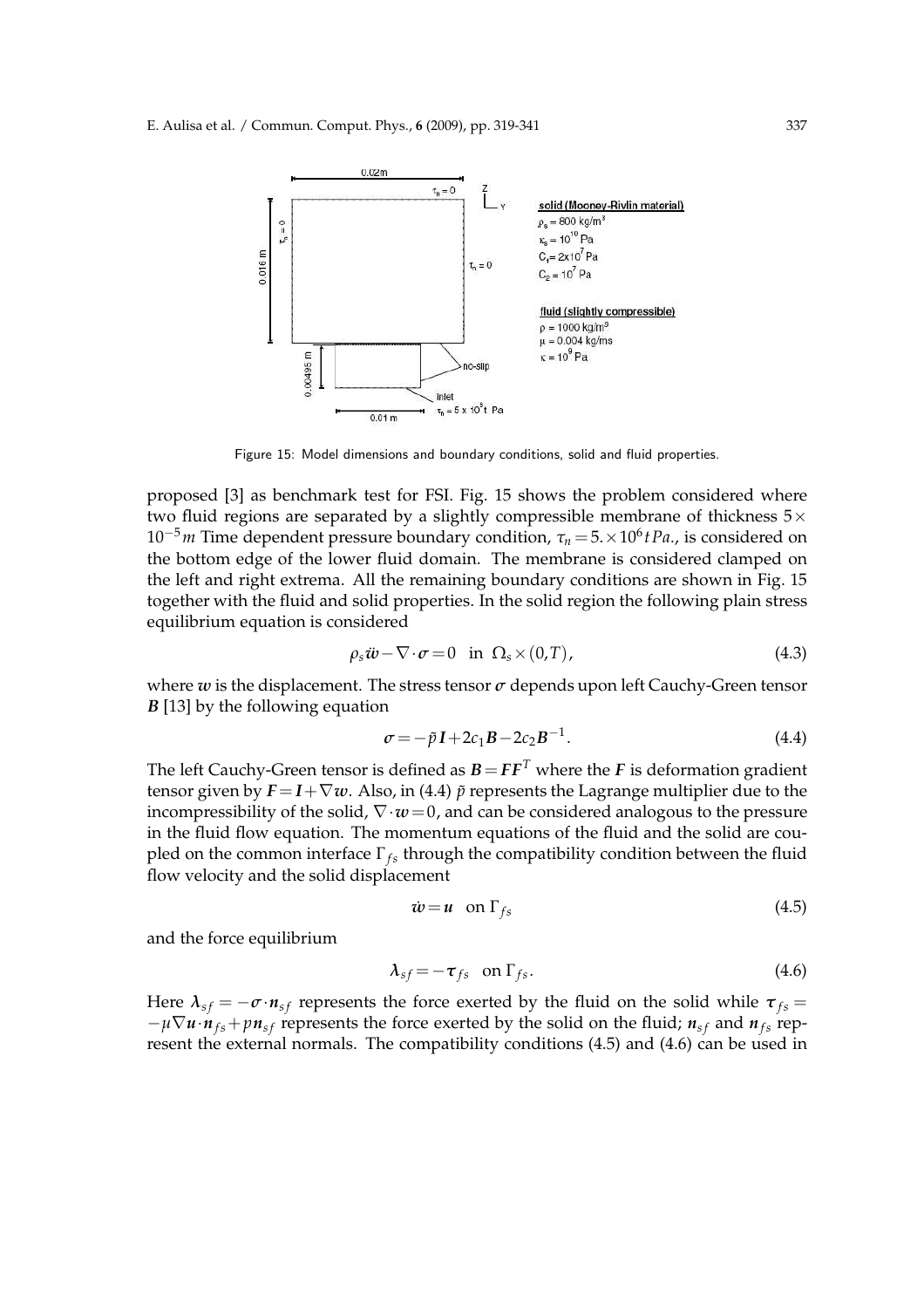equation system (3.1)-(3.4), where different equations for different subdomains should be used. In order to take into account the large deformation of the domain a moving grid is considered in both the fluid and the solid regions via an arbitrary Lagrangian-Eulerian formulation. We solve the transient response with  $\Delta t = 0.00005s$  until 0.25. The membrane undergoes under large displacements and large strains. The time history of the coarse mesh is displayed in Fig. 16. The results qualitatively reproduces the results in [3].



Figure 16: Large deformation membrane test: time histories of the coarse mesh.

Note that this is only a preliminary result and the multilevel algorithm for this application has not been implemented yet. The experiment has been performed to verify that the Vanka-smoother is suitable to solve these applications and can be implemented in an easy and straightforward way. When solving computational blocks inside the fluid domain only the Navier-Stokes equation is considered; and similarly inside the solid domain only the Mooney-Rivlin equation is used. For computational blocks on the boundary the compatibility conditions should be taken into account. When solving boundary blocks in the fluid domain, the time derivative of the solid displacement should be used as Dirichlet boundary condition. When solving boundary blocks in the solid domain, the stress tensor generated from the fluid into the solid should be used as a Neumann non-homogeneous boundary condition. The stress tensor is explicitly evaluated using Eq. (2.14), once again the computational block can be considered as an extended computational block, part in the solid and part in the fluid subdomain with no boundary and this corresponds to an overlapping domain decomposition strategy. We hope to implement the multilevel algorithm discussed for this application and analyze it. This work is in preparation.

### **5 Conclusion**

This paper presents a multilevel domain decomposition technique for solving coupled flow applications. The technique has been employed to numerically simulate four different applications. Note that the focus of the paper was to present the performance of the domain decomposition method presented herein. The four applications presented in this paper provide a good insight and demonstrate the viability of the domain decomposition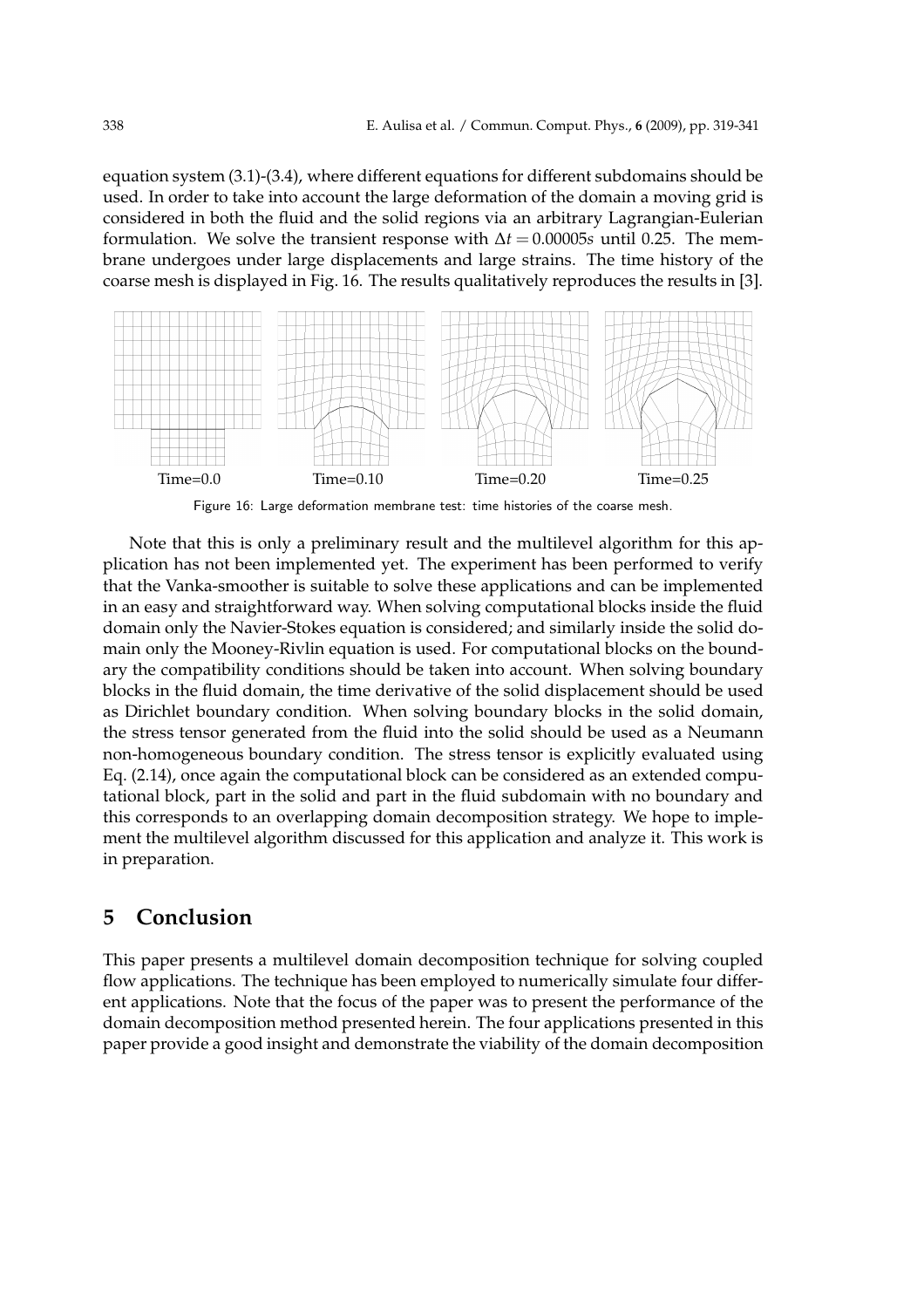technique developed. The numerical studies clearly suggest that by efficiently employing domain decomposition algorithms one can obtain the solution to complex problems with relatively less number of degrees of freedom. These results provide further impetus to examine more complex applications involving flow structure interactions that naturally arise in biological and bio-inspired applications.

## **Acknowledgments**

This work is supported in part by the Computational Mathematics Program, National Science Foundation under Grant DMS 0813825 and the Advanced Research Program, Texas Higher Education Coordinating Board ARP 0212-44-C399.

#### **References**

- [1] N. Akkas, Aneurysms as a biomechanical instability problem. In Biomechanical Transport Processes (ed. F. Mosora), Plenum Press, 303-311, 1990.
- [2] E. Aulisa, S. Manservisi and P. Seshaiyer, A computational multilevel approach for solving 2D Navier-Stokes equations over non-matching grids, Comput. Meth. Appl. Mech. Engrg., 195: 4604-4616, 2006.
- [3] K.J. Bathe and G. Ledezma, Benchmark problems for incompressible fluid flows with structural interactions. Computers and Structures, 85: 628-644, 2007.
- [4] F.B. Belgacem, L.K. Chilton, P. Seshaiyer, The *hp*-Mortar FEM for Mixed elasticity and Stokes Problems. Comput. Math. Appl., 46: 35-55, 2003.
- [5] C. Bernardi, Y. Maday and A. Patera, Domain decomposition by the mortar element method, Asymptotic and numerical methods for partial differential equation with critical parameters (H.K. et al. eds), Reidel, 269-286, 1993.
- [6] J.H. Bramble, Multigrid Methods, 294, Pitman Research Notes in Math, Longman, London, 1993.
- [7] S. Canic and D. Mirkovic, A hyperbolic system of conservation laws arising in modeling endovascular treatment of abdominal aortic aneurysm, Hyperbolic Problems: Theory, Numerics, Applications, 141(1): 227-236, 2000.
- [8] A. F. Corno, M. Prosi, P. Fridez, P. Zunino, A. Quarteroni and L.K. von Segesser, The noncircular shape of FLOWATCH-PAB prevents the need for pulmonary artery reconstruction after banding, Eur. J. Cardiothorac. Surg., 29: 93-99, 2006.
- [9] Y. Di, R. Li and T. Tang, A general moving mesh framework in 3D and its application for simulating the mixture of multi-phase flows, Commun. Comput. Phys., 3: 582-602, 2008.
- [10] S. Dong, G.E. Karniadakis, A. Ekmekci, D. Rockwell, A combined direct numerical simulation particle image velocimetry study of the turbulent near wake, J. Fluid Mech., 569: 185-207, 2006.
- [11] M. Fernandez, V. Milisic and A. Quarteroni, Analysis of a geometrical multiscale blood flow model based on the coupling of ODE's and hyperbolic PDE's, SIAM J. on MMS, 4(1): 215- 236, 2005
- [12] Y.C. Fung, Biomechanics: Mechanical Properties of Living Tissues, Springer Verlag, NY, 1993.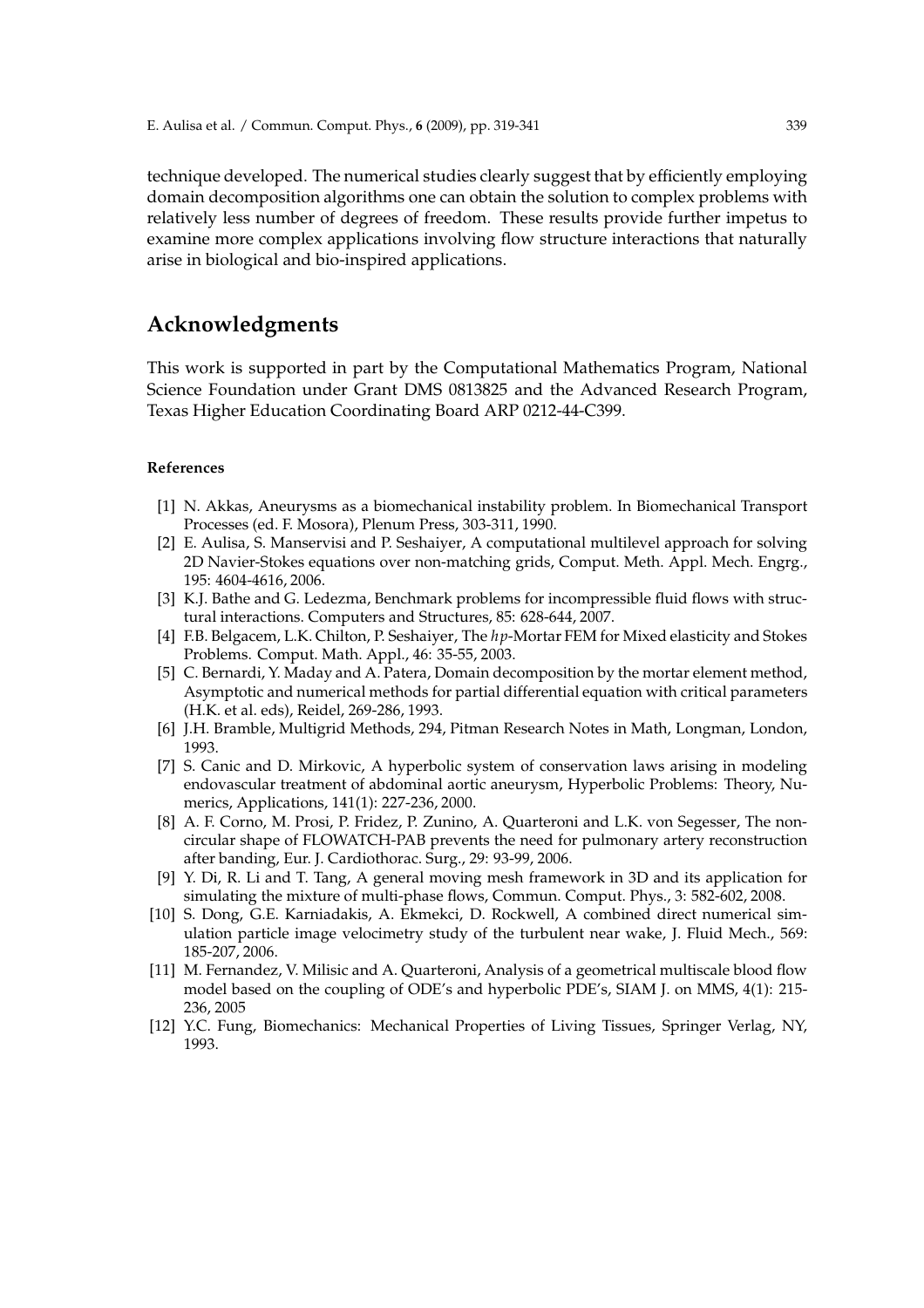- [13] A.E. Green and J.E. Adkins, Large Elastic Deformations, Oxford University Press, Oxford, 1960.
- [14] M. Gunzburger and L. H. Hou, Treating inhomogeneous essential boundary conditions in finite element methods and the calculation of boundary stresses, SIAM J. Numer. Anal., 29(2): 390-424, 1992.
- [15] M. Gunzburger and S. Manservisi, Analysis and approximation of the velocity tracking problem for Navier-Stokes equations with distributed control, SIAM J. Numer. Anal., 37(5): 1481-1512, 1999.
- [16] M. Gunzburger and S. Manservisi, The velocity tracking problem for Navier-Stokes flows with bounded distributed control, SIAM J. Cont. Optim., 37: 1913-1945, 1999.
- [17] M. Gunzburger and S. Manservisi, On a shape control problem for the stationary Navier-Stokes equations, Math. Model. Numer. Anal., 34(6): 1233-1258, 2000.
- [18] V. Girault and P. Raviart, The Finite Element Method for Navier-Stokes Equations: Theory and Algorithms, Springer, New York, 1986.
- [19] R.H.W. Hoppe, Adaptive multigrid and domain decomposition methods in the computation of electromagnetic fields, J. Comput. Appl. Math., 168: 245-254, 2004.
- [20] J.D. Humphrey and S.K. Kyriacou, The use of Laplace's equation in aneurysm mechanics, Neurological Research, 18: 204-208, 1996.
- [21] V. John, P. Knobloch, G. Matthies, L. Tobiska, Non-nested multi-level solvers for finite element discretisations of mixed problems, Computing, 68: 313-341, 2002.
- [22] V. John, A comparison of parallel solvers for the incompressible Navier-Stokes equations, Comput. Visual. Sci., 1(4): 193-200, 1999.
- [23] V. John and L. Tobiska, Numerical performance of smoothers in coupled multigrid methods for the parallel solution of the incompressible Navier-Stokes equations, Int. J. Numer. Meth. Fluids, 33: 453-473, 2000.
- [24] M. Larin and A. Reusken, A comparative study of efficient iterative solvers for generalized Stokes equations, Numer. Lin. Alg. Appl., 15: 13-34, 2007.
- [25] C. Liu, J. Shen, X. Yang, Dynamics of defect motion in nematic liquid crystal flow: modeling and numerical simulation, Commun. Comput. Phys., 2: 1184-1198, 2007.
- [26] S. Manservisi, Numerical analysis of Vanka-type solvers for steady Stokes and Navier-Stokes flows, SIAM J. Numer. Anal., 44: 2025-2056, 2006.
- [27] M. Schafer and S. Turek, The benchmark problem: flow around a cylinder, in Flow Simulation with High Performance Computers II, (E.H. Hirschel ed.), Vol. 52 of Notes on Numerical Fluid Mechanics, 547, Vieweg 1996.
- [28] P. Seshaiyer and J.D. Humphrey, On the protective role of contact constraints in saccular aneurysms, Journal of Biomechanics, 34: 607-612, 2001.
- [29] P. Seshaiyer and M. Suri, Uniform hp convergence results for the mortar finite element method, Math. Comp., 69: 521-546, 2000.
- [30] P. Seshaiyer and M. Suri, *hp* submeshing via non-conforming finite element methods, Comput. Meth. Appl. Mech. Eng., 189: 1011-1030, 2000.
- [31] P. Seshaiyer, F.P.K. Hsu, A.D. Shah, S.K. Kyriacou and J.D. Humphrey, Multiaxial mechanical behavior of human saccular aneurysms, Computer Methods in Biomechanics and Biomedical Engineering, 4: 281-289, 2001.
- [32] B. Smith, P. Bjorstad and W. Gropp, Domain Decomposition: Parallel Multilevel Methods for Elliptic Partial Differential Equations, Cambridge University Press, 2004.
- [33] Z. Tan, K. M. Lim and B. C. Khoo, An adaptive moving mesh method for two-dimensional incompressible viscous flows, Commun. Comput. Phys. 3: 679-703, 2008.